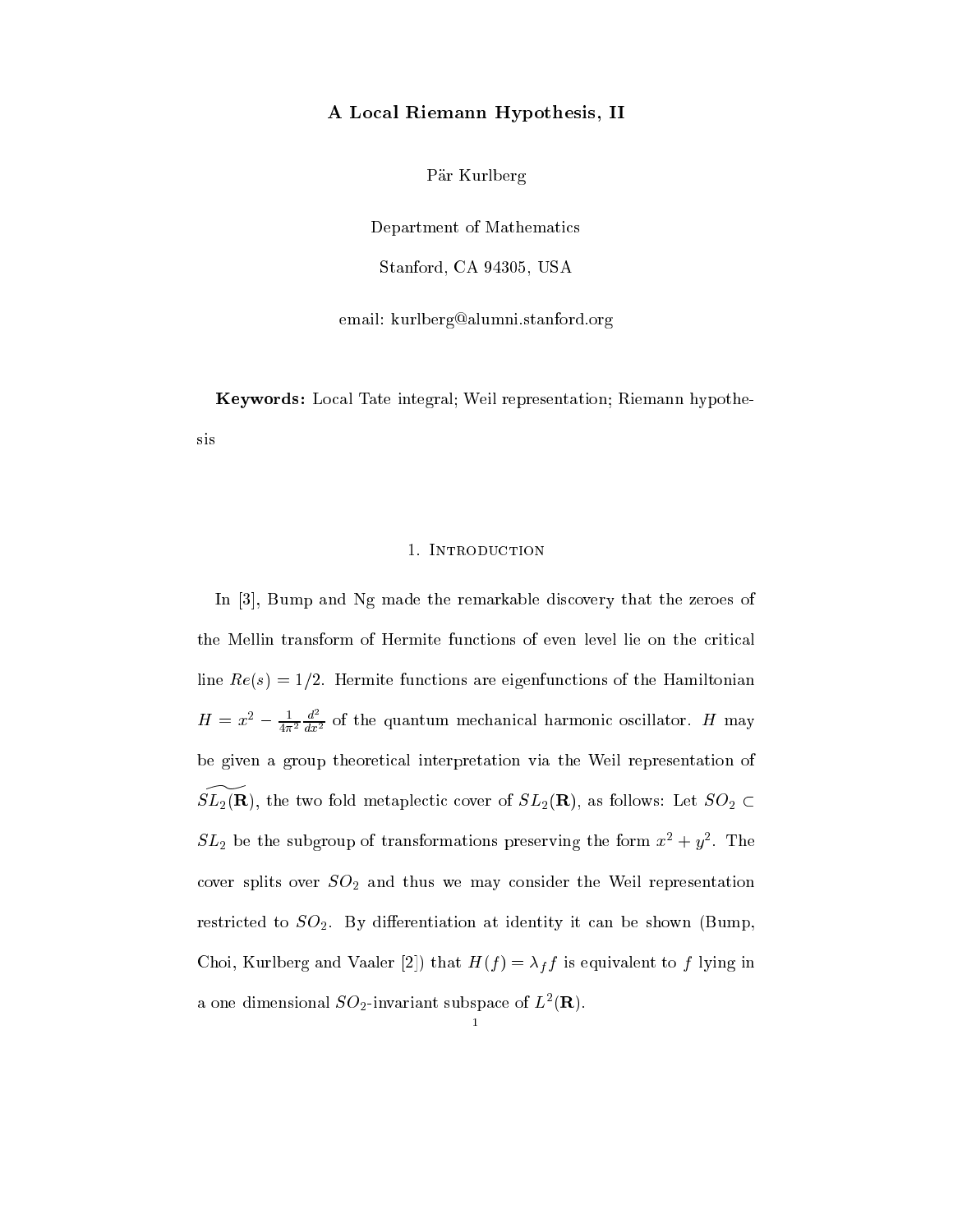Differential operators does not make sense  $p$ -adically, but the Weil representation exists for all  $\mathbb{Q}_p$ . We may thus define the *p*-adic Hermite functions as the set of functions lying in one dimensional  $SO_2$ -invariant subspaces. (We need to be careful in how to define  $SO_2$  over  $\mathbb{Q}_p$  since the stabilizer of the quadratic form  $x^2 + y^2$  is not compact for all p, see the text for details.)

We may relate this to the study of classical zeta functions as follows: Let  $A$ ,  $A^-$  denote the adeles respectively ideles over  $\psi$ , and let  $\nu$  be an idele class character (assumed to be even for simplicity of notation.) Let  $f: A^{\times} \to \mathbf{C}$ be defined as the product

$$
f(x) = f_{\infty}(x_{\infty}) \times \prod_{p} f_{p}(x_{p}),
$$

where  $f_{\infty}(x_{\infty}) = e^{-\pi x_{\infty}}$  and  $f_p$  is the characteristic function on the p-adic integers at the unramified places. For the ramified places we take  $f_p$  to be the characteristic function of the local conductor of  $\nu$ . As in Tate [6] we have

$$
\zeta(s,\nu,f) = \int_{A^{\times}} f(x)\nu(x)|x|^{s} d^{\times} x = L(s,\nu)\Gamma(s/2)\pi^{-s/2}\gamma(s,\nu) = \Lambda(s,\nu),
$$

where  $L(s, \nu)$  is a Dirichlet L-series,  $\gamma(s, \nu)$  is a product of local ramified factors, and  $\Lambda(s,\nu)$  is the "completed" L-function that satisfies a functional equation. (In lassi
al language the integral representation amounts to expressing  $\Lambda(s, \nu)$  as the Mellin transform of a theta function.)

Now, at all the unramified places  $v$ , the  $f_v$ 's are examples of Hermite functions. It is thus natural to ask what happens when we replace a finite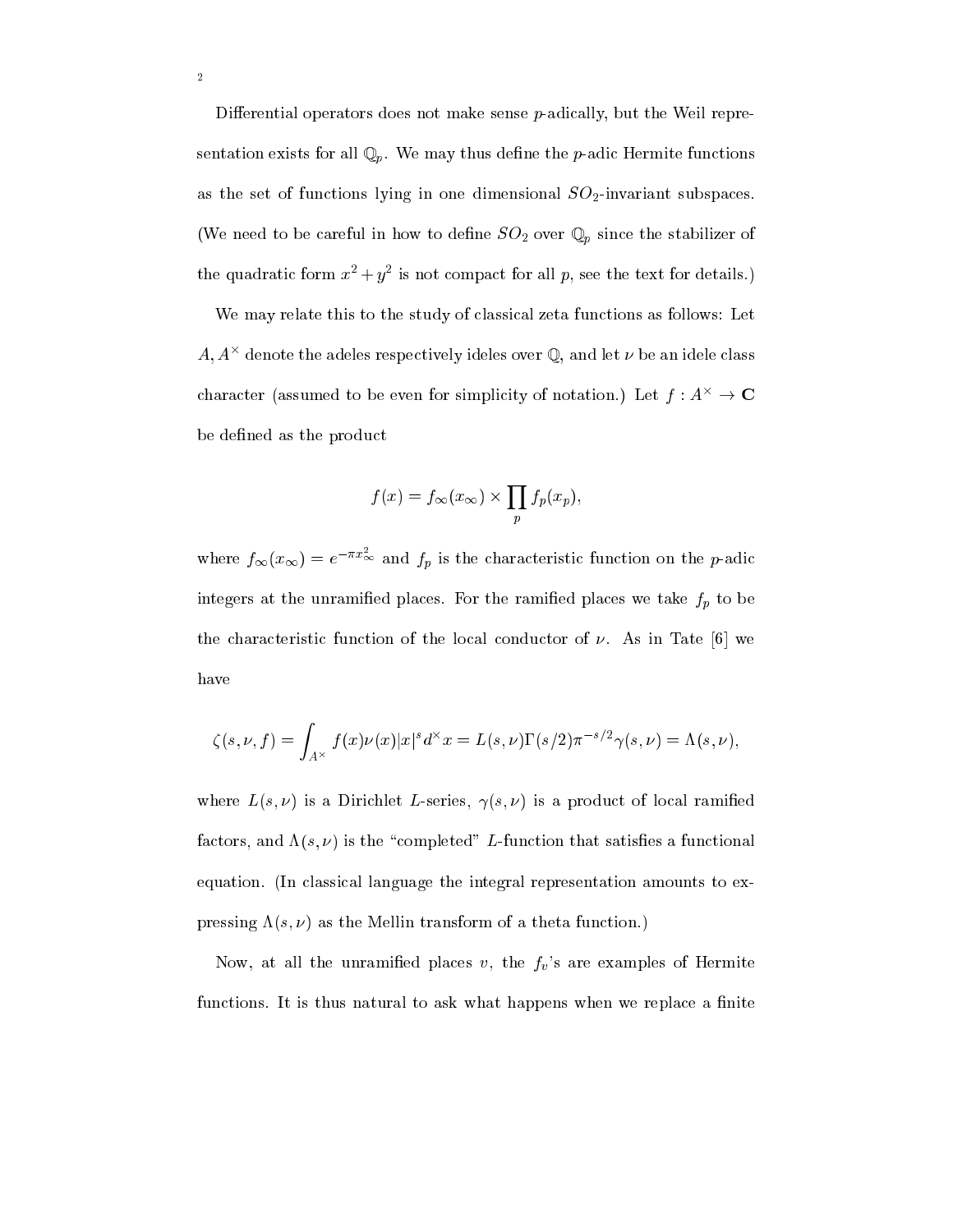number of factors  $f_v$  by arbitrary Hermite functions. Since we are modifying the Euler product at a finite number of places, the question can be settled by local calculations. Bump conjectured that the "new" local factors,

$$
\zeta(s,\nu_v,f_v)=\int_{\mathbb{Q}_v^\times}|x|^s\nu_v(x)f_v(x)\,d^\times x
$$

should satisfy a *local Riemann hypothesis*, i.e. that their zeroes lie on the critical line  $Re(s) = 1/2$ . The case  $\mathbb{Q}_v = \mathbf{R}$  is of course Bump and Ng's discovery, a proof for  $\mathbb{Q}_v = \mathbb{Q}_p$ ,  $p = 3(4)$ , and  $\nu = 1$  is due to Bump and Hoffstein (unpublished.) For more details on this conjecture, along with a generalization to the n-dimensional harmoni os
illator, see Bump, Choi, Kurlberg and Vaaler [2].

In this paper we prove the conjecture for local fields of odd residue characteristic and we also show why it does not hold for  $F = \mathbb{C}$ . (Theorems 4 and 5.)

#### 2. Preliminaries

Let F be a nonarchimedean local field of odd characteristic.  $\mathfrak{O} = \mathfrak{O}_F$  will denote the ring of integers in F,  $\mathfrak{P} = (\pi)$  will be the unique maximal ideal in  $\mathfrak{O}$ , and finally  $q = |\mathfrak{O}/P|$ . We will use Weil's "module normalization" of the absolute value, i.e.,  $|\pi| = 1/q$ .

Let  $\psi$  be an additive character on  $F$  with conductor  $\varphi$  . Let  $\nu$  be a unitary multiplicative character on  $F$  - such that  $\nu(\pi) = 1$  (see lemma 2.)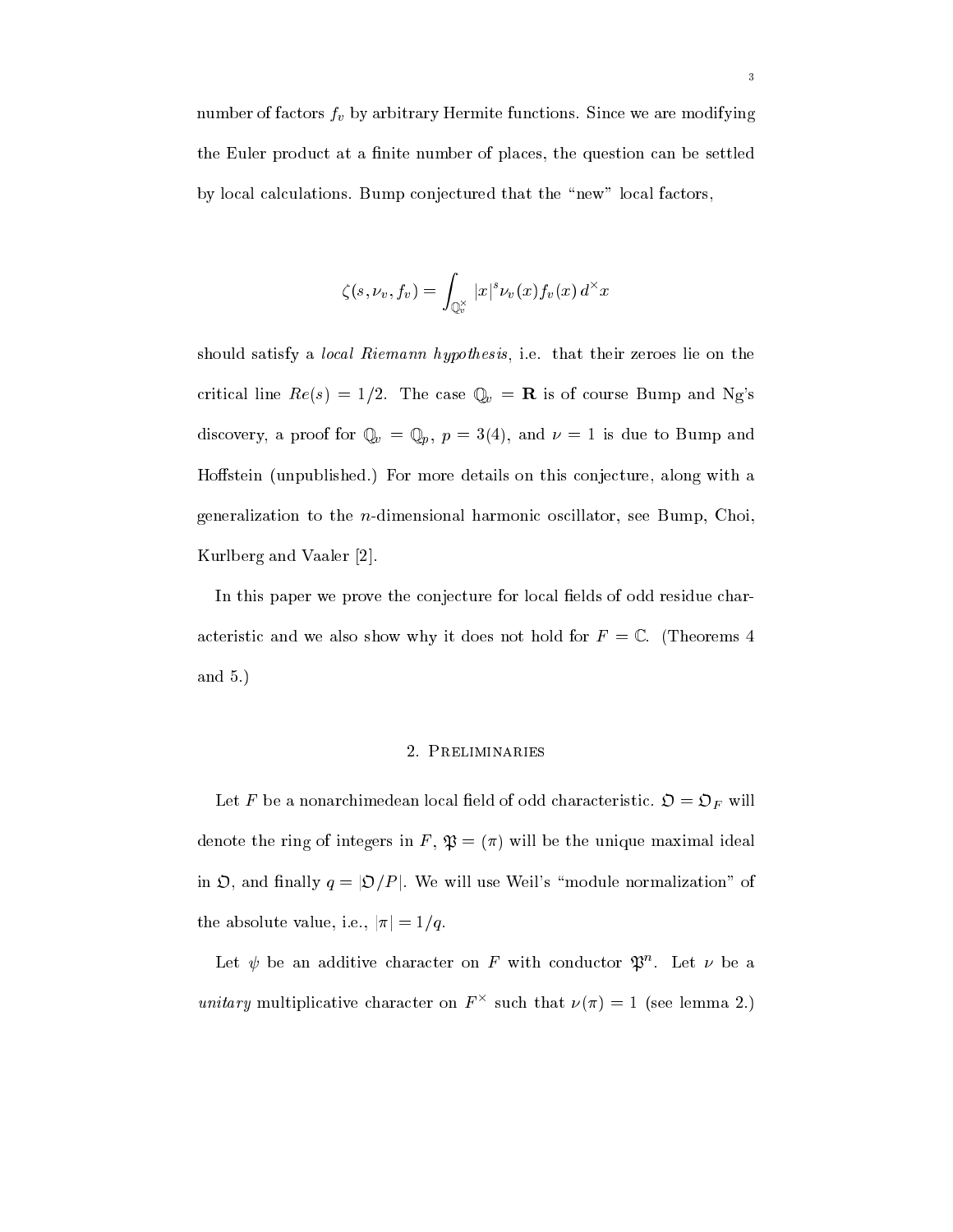We let the *level* of  $\nu$  be the smallest integer m such that  $\nu|_{1+\mathfrak{P}^m} = 1$ . If  $\mathcal{L}$  ) then we say the level of  $\mathcal{L}$  and  $\mathcal{L}$ 

It will be convenient to normalize the additive and multiplicative Haar measures on  $F$  and  $F$  - so that the Fourier transform with respect to  $\psi$  is self dual, and  $\mu^-(\mathcal{D}^-) = 1$ . Since the Fourier transforms maps

$$
1_{\mathfrak{P}^n} \to \mu(\mathfrak{P}^n)1_{\mathfrak{O}} \to \mu(\mathfrak{P}^n)\mu(\mathfrak{O})1_{\mathfrak{P}^n}
$$

we have  $\mu(\mathcal{D}) = q^{-\gamma}$ . With  $a^{-}x = C \frac{1}{|x|}$  we see that  $1 =$ <sup>R</sup>  $\mathfrak{g} \times a^{\dagger} x$  implies

$$
C = \frac{q^{1-n/2}}{q-1},
$$

since  $\int_{\mathfrak{D}^\times} d^\times x = C$  $\sum_{\mathcal{D}^{\times}} \frac{d\mathcal{D}}{|\mathcal{D}|} = C \mu(\mathcal{D}^{\times}) = C \mu(\mathcal{D}) \frac{1}{q}$ q,

 $S(F)$  will be the Schwartz space of F, i.e., the space of compactly supported locally constant complex valued functions on  $F$ . For any function or character  $\phi$  on F, let  $\phi_a(x) = \phi(ax)$ , and let the "dilation operator"  $T_a: S(F) \to S(F)$  be defined by  $T_a(\varphi) = \varphi_a$ . If A is a union of cosets of  $\varphi^*,$ then  $S(X, \mathcal{P})$  will be the space of functions supported on  $X$  and constant on cosets of  $\mathfrak{P}$ .

2.1. The local Tate integrals. The zeta functions that we are interested in are:

Denition 1. Let

<sup>4</sup>

$$
\zeta(s,\nu,f)=\int_{F^\times}|x|^s\nu(x)f(x)d^\times x.
$$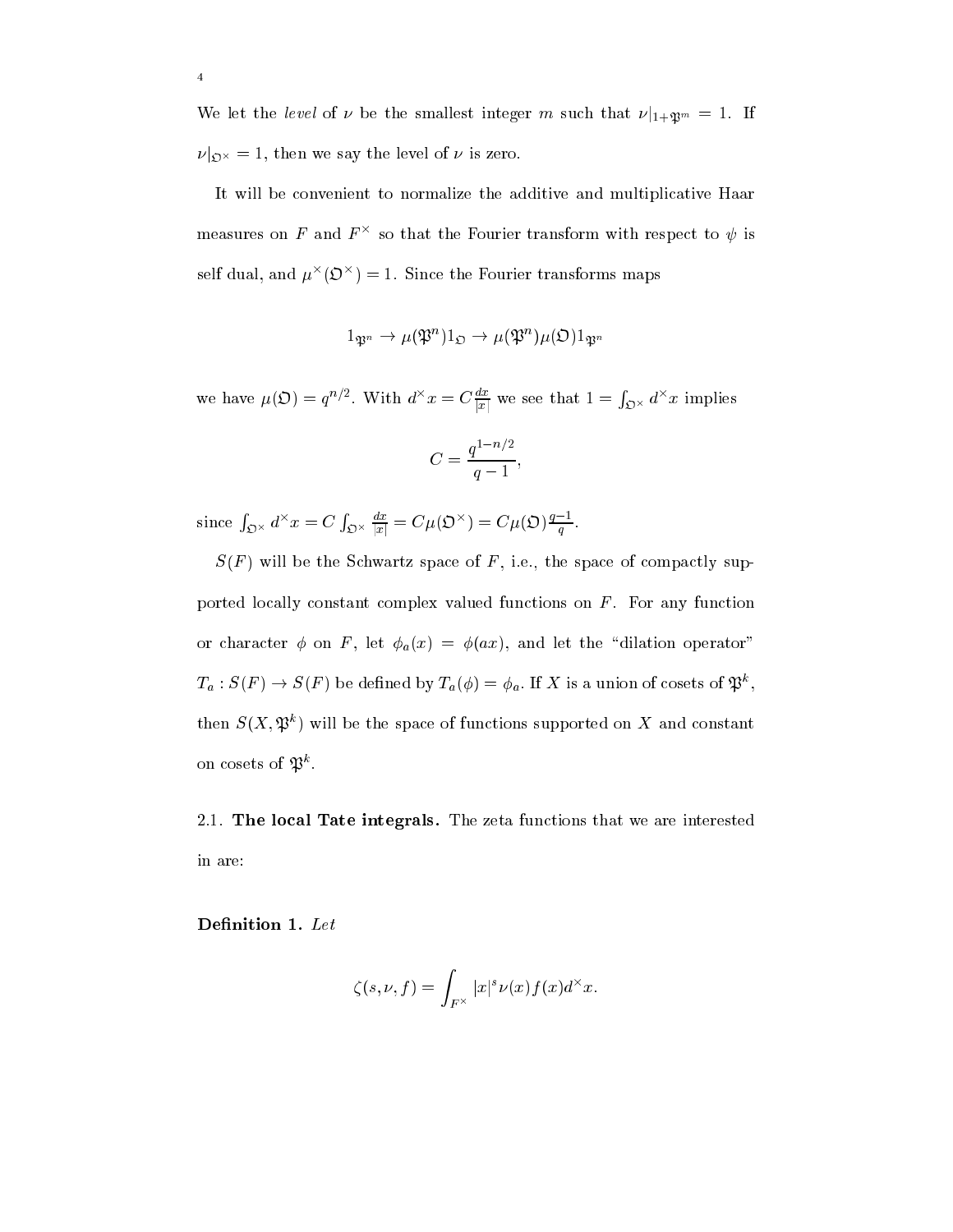Remark: Sometimes we will write  $\zeta(s, f)$  for  $\zeta(s, 1, f)$ .

For the reader's onvenien
e we re
all Tate's lo
al fun
tional equation (see Tate  $[6]$  for details).

**Theorem 1.** Let  $f \in S(F)$ , and let  $\psi$ ,  $\nu$  be characters on  $F$ ,  $F$  respectively tively. Then there exists a meromorphic function  $c(s)$ , depending only on  $\psi$ and  $\nu$ , such that

$$
\zeta(s,\nu,f) = c(s)\zeta(1-s,\nu^{-1},\hat{f}),
$$

 $f$  being the  $\psi$ -Fourier transform of f.

Remark: An easy calculation with  $f = 1_{1+\mathfrak{P}^n}$  shows that  $c(s)$  is a function of exponential type (and hence nowhere vanishing) when  $\nu \neq 1$ .

The following lemmas show that the real parts of the zeroes of  $\zeta(s, \nu, f)$  are unchanged when f is replaced by  $f_a$ , or when  $\nu$  is twisted by an unramified character. (Thus we may make the assumption that  $\nu(\pi) = 1$  without loss of generality.)

$$
\zeta(s,\nu,f_a)=\nu(a^{-1})|a|^{-s}\zeta(s,\nu,f).
$$

*Proof:* Change of variables. □

Lemma 2. The real parts of the zeroes of (s; ; f ) depend only on jO-.

Proof:

$$
\zeta(s,\nu,f)=\int_{F^\times}f(x)\nu(x)|x|^sd^\times x
$$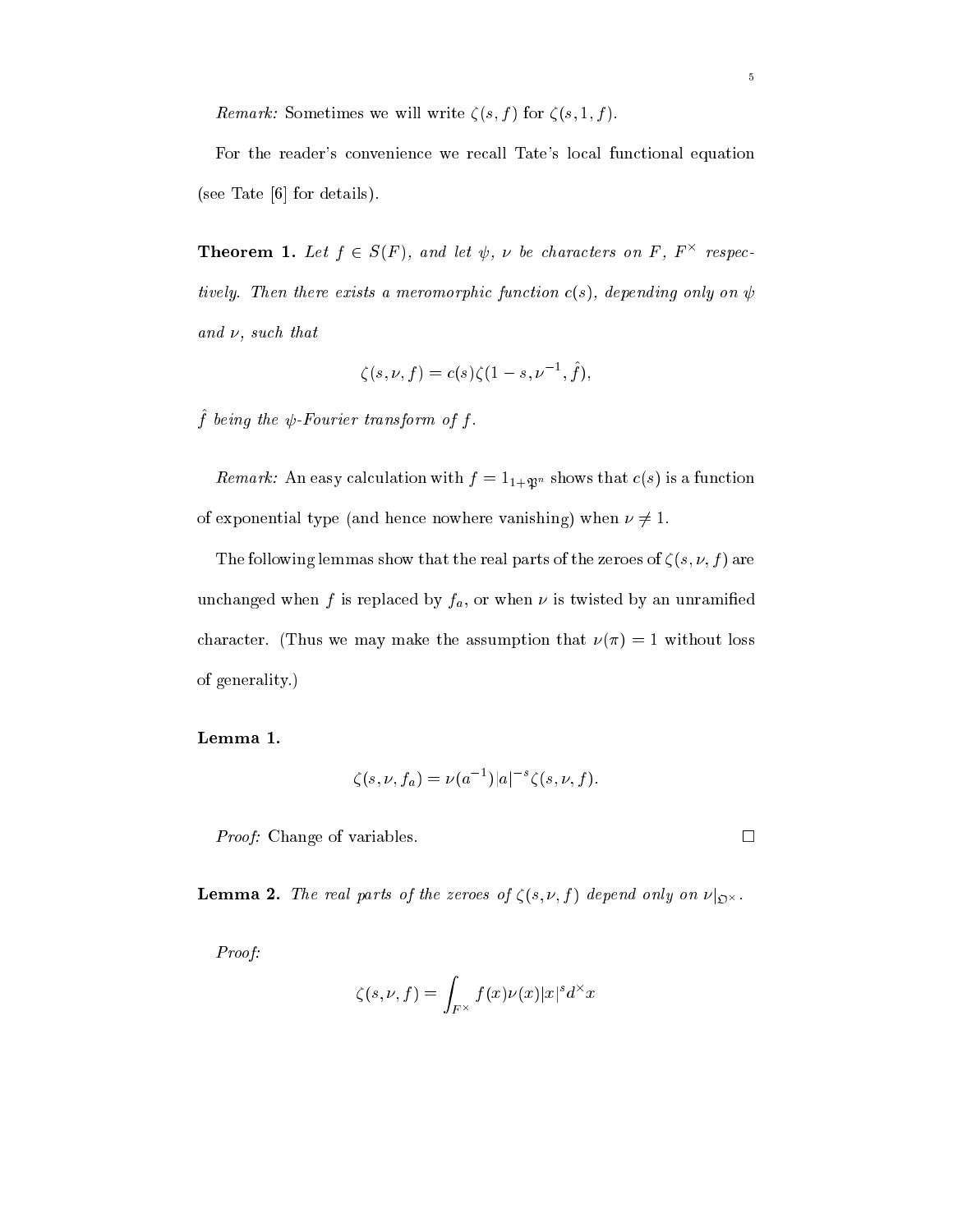$$
= \sum_{k} q^{-ks} \int_{\mathfrak{O}^{\times}} f(\pi^{k} x) \nu(\pi^{k} x) d^{\times} x = \sum_{k} (q^{-s} \nu(\pi))^{k} \int_{\mathfrak{O}^{\times}} f(\pi^{k} x) \nu(x) d^{\times} x.
$$

Since  $|\nu(\pi)| = 1$ , we are done.

<sup>6</sup>

2.2. The Weil representation. In this section we develop properties of the Weil representation that we will need. For notational onvenien
e we make the following

$$
s_a = \begin{bmatrix} a & 0 \\ 0 & a^{-1} \end{bmatrix}, u_t = \begin{bmatrix} 1 & t \\ 0 & 1 \end{bmatrix}, w = \begin{bmatrix} 0 & 1 \\ -1 & 0 \end{bmatrix}.
$$

Remark: These elements generate  $SL_2(F)$ .

Let  $\tilde{G}$  be the two fold metaplectic cover of  $G = SL_2(F)$ , defined by Kubota's cocycle  $\sigma: G \times G \to {\{\pm 1\}}$ .  $\sigma$  is given in terms of the Hilbert symbol by

$$
\sigma(g_1, g_2) = \left(\frac{X(g_1)}{X(g_1g_2)}, \frac{X(g_2)}{X(g_1g_2)}\right),\,
$$

 $\overline{\phantom{a}}$  $\overline{\phantom{a}}$ <u>22 million provide a control de la partida de la partida de la partida de la partida de la partida de la partida de la partida de la partida de la partida de la partida de la partida de la partida de la partida de la part</u>  $\vert$ <u>33 Juni 1914 Juni 1915 Juni 1915 Juni 1915 Juni 1915 Juni 1915 Juni 1915 Juni 1915 Juni 1915 Juni 1915 Juni 1</u>  $\vert$  $\sim$  $c \neq 0, d$  otherwise. Finally, let  $s : G \to \tilde{G}$  be the standard section such that  $s(g_1)s(g_2) = \sigma(g_1, g_2)s(g_1g_2)$ .

**Definition 3.** Let  $\gamma(t) = |t|^{1/2} \lim_{n \to \infty} \int_{\mathfrak{P}^{-n}} \psi(tx^2) dx$ .

Theorem 2. (Weil [8℄) There exists a representation

$$
\omega: \tilde{G} \to GL(S(F)),
$$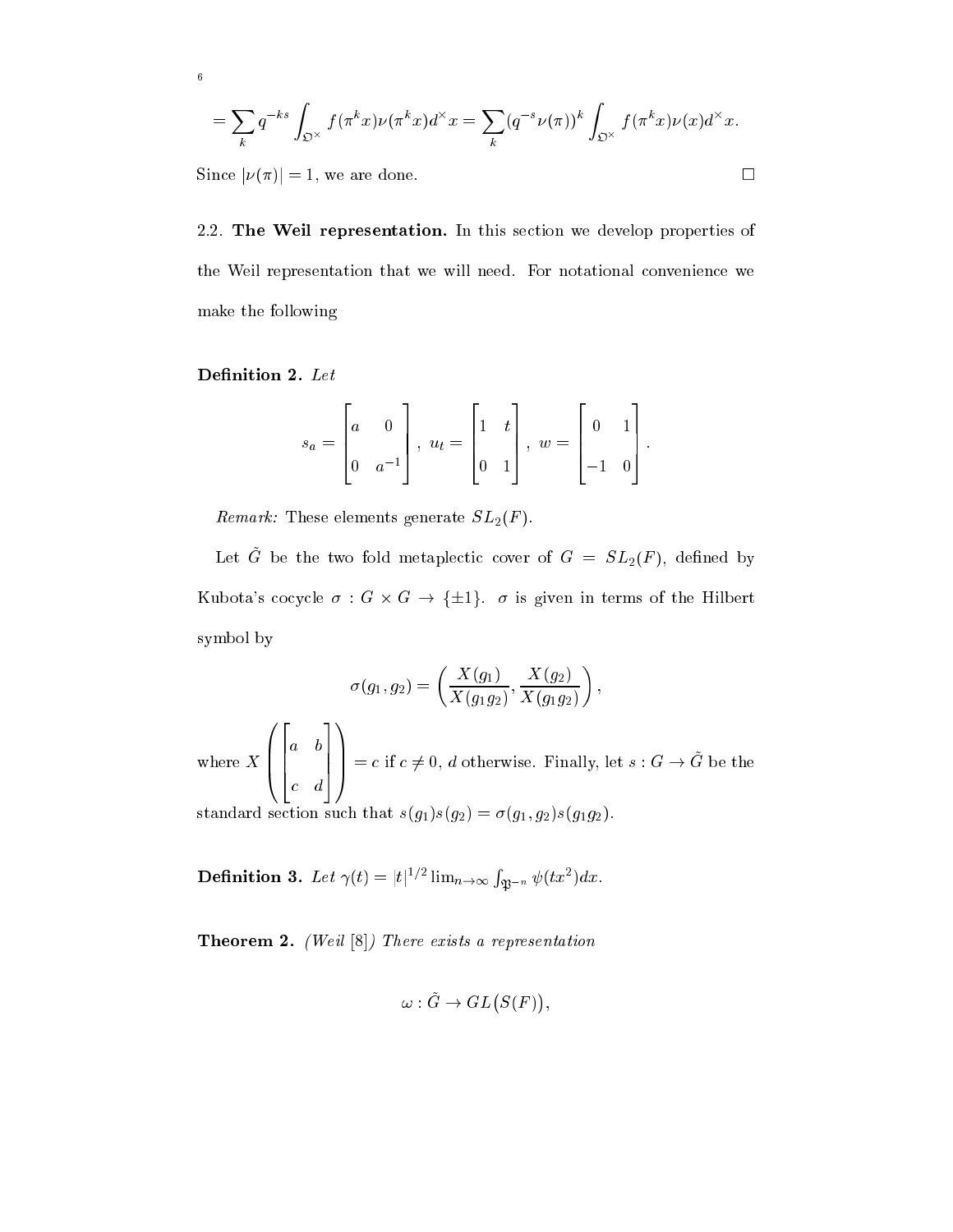$defined\ by$ 

$$
\left(\omega(s(u_t))f\right)(x) = \psi(tx^2)f(x),
$$

$$
\omega(s(w))f = \gamma(1)\hat{f},
$$

and

$$
\omega(s(s_a))f=|a|^{1/2}\frac{\gamma(1)}{\gamma(a)}f_a.
$$

Remarks: The representation is also known as the oscillator, or metaplectic representation. Using the Stone-von Neumann theorem one can define  $\omega$  in a more natural way, for instance see chapter 4 in Bump [1]. Note that the usual  $L(T)$  inner product is G-invariant when restricted to  $S(T)$ .

Let  $SO_2(F)$  correspond to the quadratic form  $x^2 + y^2$  . We are interested in  $\omega$  restricted to the unique maximal compact subgroup of  $SO_2(F)$ .

$$
H = SL_2(\mathfrak{O}) \cap SO_2(F),
$$

Remark: It  $i \notin F$  (where  $i^- = -1$ ), then  $SO_2(F)$  is contained in the maximal compact subgroup  $SL_2(\mathfrak{O}) \subset SL_2(F)$ . However, if  $i \in F$ , then we need to intersect with  $SL_2(\mathfrak{O})$  in order for nontrivial H-eigenfunctions to exist. We will call (rightfully so) the first case *anisotropic*, and the second " $split"$ .

The restriction of  $\omega$  to H is a true representation (the cover splits over  $SL_2(\mathfrak{O})$  when the residue characteristic is odd, see Kubota [5]), and is given by: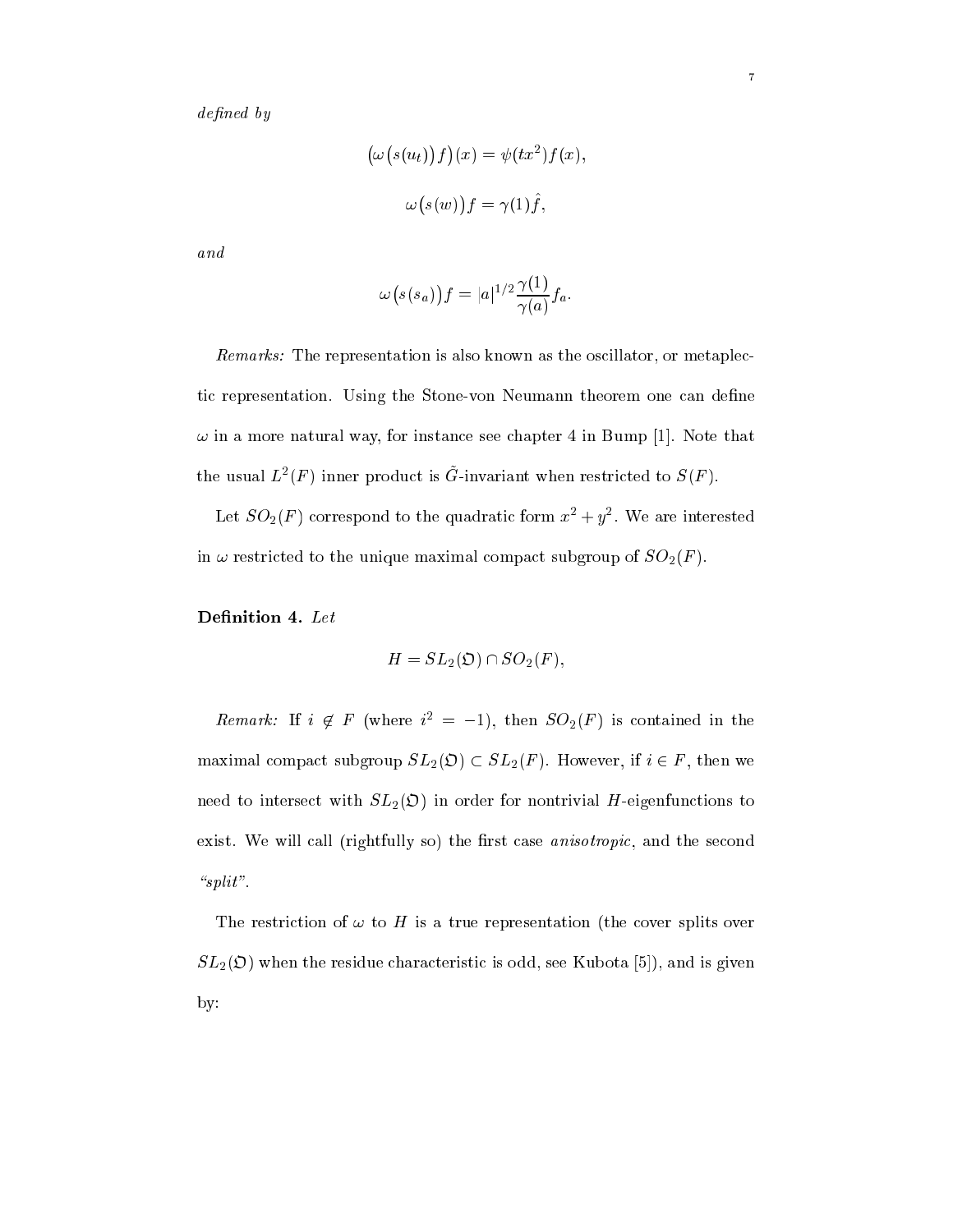$$
(\omega \begin{pmatrix} a & -b \\ b & a \end{pmatrix}) f)(x)
$$

(1) 
$$
= \kappa(a,b)|b|^{-1/2}\gamma(b)^{-1}\int_F \psi(\frac{1}{b}(ax^2+ay^2-2xy))f(y) dy,
$$

where  $\kappa(a, b) = -1$  if we are in the anisotropic case,  $\partial d\phi$  is odd, and  $a \equiv -1 \mod 3$ . Otherwise  $\kappa(a, b) = 1$ .

Since  $H$  is a compact abelian group, we know that

$$
S(F) = \bigoplus_{\chi \in \hat{H}} V_{\chi},
$$

where  $H$  is the unitary dual of  $H$ , and

<sup>8</sup>

$$
V_{\chi} = \{ f \in S(F) \mid \omega(h)f = \chi(h)f \quad \forall h \in H \}.
$$

**Lemma 3.** All  $V_{\chi}$ 's are invariant under complex conjugation.

*Proof:* Recalling that 
$$
\begin{bmatrix} a & -b \\ b & a \end{bmatrix}^{-1} = \begin{bmatrix} a & b \\ -b & a \end{bmatrix}
$$
 and  $\gamma(-b) = \gamma(b)^{-1} = \overline{\gamma(b)}$ , we see that  $\overline{\omega(h)} = \omega(h^{-1})$ . (We define  $\overline{\omega(h)}$  by  $\overline{\omega(h)}f = \overline{\omega(h)}\overline{f}$ .)  
Hence

$$
\omega(h)\overline{f} = \overline{\omega(h)}f = \overline{\omega(h^{-1})f} = \overline{\chi(h^{-1})f} = \chi(h)\overline{f}.\quad \Box
$$

Corollary 1. There exists a <sup>C</sup> -basis of real eigenfun
tions for S(F ).

Proof: By lemma 3 we know that both the real and the imaginary part of any eigenfunction  $f$  is in the same eigenspace as  $f$ .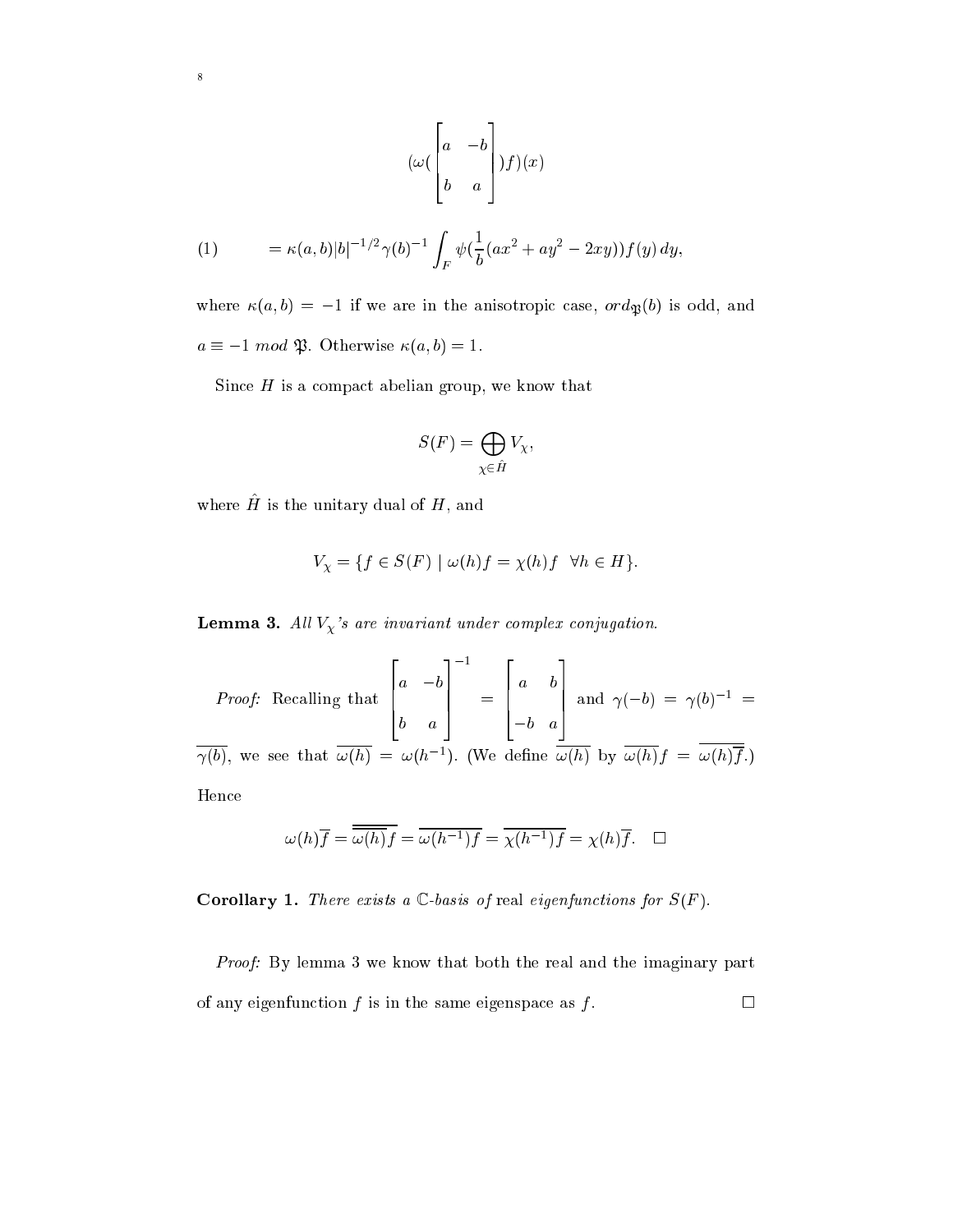2.3. The Kloosterman de
omposition. In what follows, f will always denote an  $H$ -eigenfunction, i.e.,  $\omega(n) = \chi(n)$  for some character  $\chi \in H$ . We first note that any such  $f$  will be similar to its Fourier transform since  $w \in H$ . We will let  $\lambda$  be such that

(2) 
$$
\lambda f(x) = \hat{f}(x) = \int_F \psi(2xy) f(y) dy.
$$

The following will show that it is enough to study the action of  $H$  on the nifice dimensional subspaces  $S(\mathcal{D}, \mathcal{D})$  for  $n > 0$ .

 $\mathfrak{p}$  intertwines the  $\mathfrak{p}_a$  intertwines the the state  $\mathfrak{p}$ . Moreover,  $\zeta(s, \nu, f_a) = 0 \Leftrightarrow \zeta(s, \nu, f) = 0$ , so by replacing f by  $f_{\pi^{-k}}$  for k large enough, we can assume that the conductor of  $\psi$  is  $\psi^-$  for  $n > 0$ , and that the support of f is contained in  $\mathfrak{O}$ . Recalling that  $supp(f) \subset \mathfrak{O}$  implies that f is constant on cosets of  $\mathcal{P}$ , we see that  $f \in \mathcal{S}(\mathcal{D}, \mathcal{P})$  is since  $f = \lambda f$ .

It is easily checked that  $S(\mathcal{D}, \mathcal{D})$  is  $SL_2(\mathcal{D})$ -invariant, and hence  $H$ - $\max$  invariant. Moreover,  $S(\mathcal{D}, \mathcal{D})$  is preaks up into an  $H$ -direct sum that will enable us to induct on n. The splitting identifies  $S(\mathcal{Y}, \mathcal{Y}) = \int \text{with } S(\mathcal{Y}, \mathcal{Y}) = \int$  $\mathcal{S}(\mathcal{D}, \mathcal{P})$  ) via the intertwining map

$$
T_{\pi^{-1}}:\left(\omega_{\psi_{\pi^{-2}}},S(\mathfrak{O},\mathfrak{P}^{n-2})\right)\to \left(\omega_{\psi},S(\mathfrak{O},\mathfrak{P}^n)\right).
$$

This motivates the following:

**Definition 5.** An H-eigenfunction f is called a lift if  $\eta \in L = S(\mathfrak{P}, \mathfrak{P})$ . If  $I \in L^- \subset S(\mathcal{D}, \mathcal{D})$ , it is said to be primitive.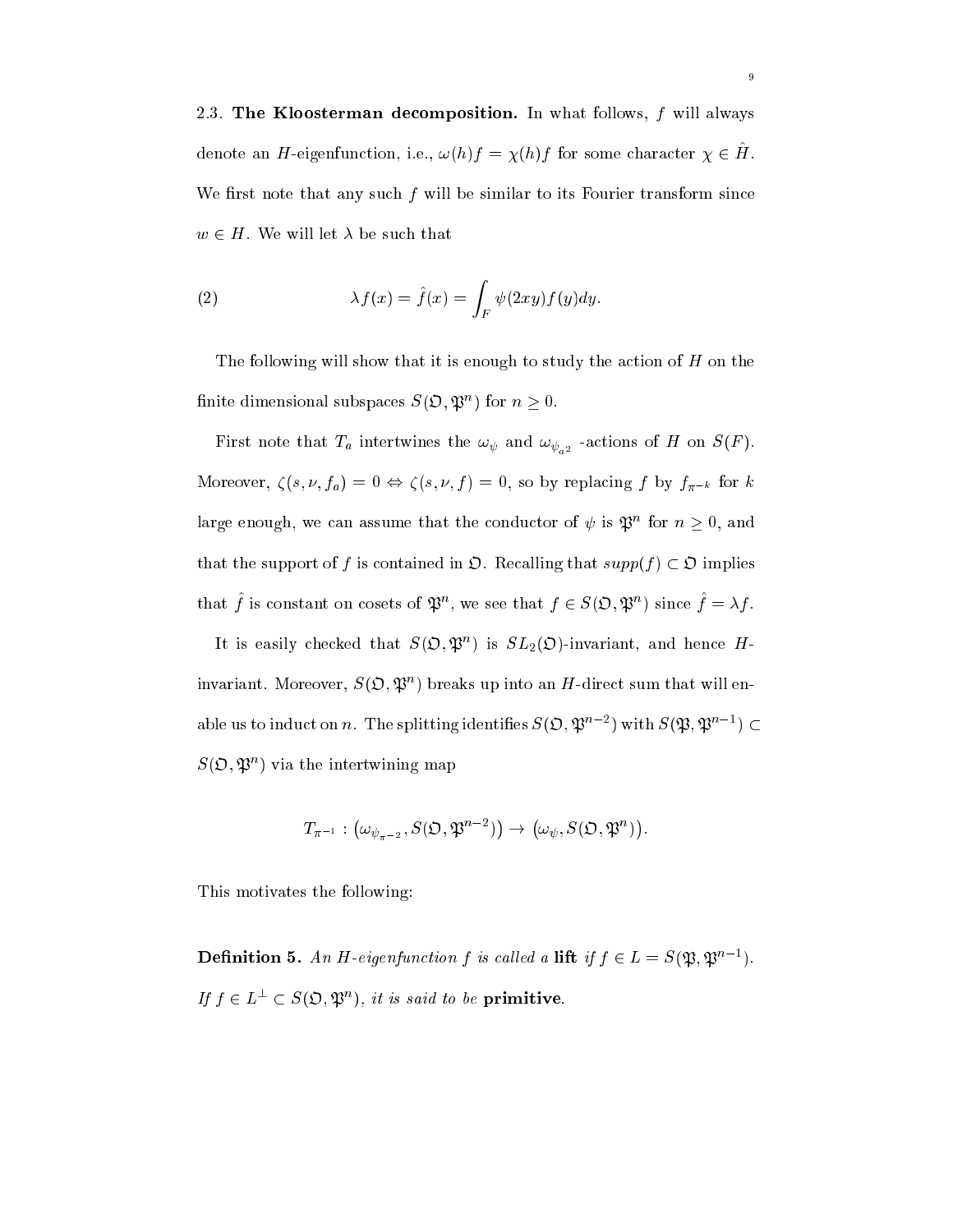3. THE RANGE OF  $f \rightarrow \zeta(s, v, f)$ 

In this section we show that the map  $f \to \zeta(s, \nu, f)$  has at most onedimensional range when restricted to  $S(\mathcal{D}, \mathcal{P}^*) \cap V_{\mathcal{V}}.$ 

### 3.1. The anisotropic case.

Lemma 4. !jH is multipli
ity free when <sup>H</sup> is anisotropi
.

Proof: Apply Howe duality to the redu
tive dual pair U(1) - U(1).

Remark: Howe duality is a theorem for any reductive dual pair if the residue characteristic is odd, see Waldspurger [7].

3.2. The "split" case. If  $i \in F$ , then  $\omega|_H$  has multiplicities; but on the other hand we can conjugate  $H$  into into a diagonal "torus". This provides enough information about eigenfun
tions to prove that the range is at most one-dimensional. <sup>2</sup>

Let 
$$
M = \begin{bmatrix} 1/2 & i \\ i/2 & 1 \end{bmatrix} \in SL_2(\mathfrak{O}).
$$
 Then  $M^{-1}HM = H'$ , where  

$$
H' = \left\{ \begin{bmatrix} u & 0 \\ 0 & u^{-1} \end{bmatrix} \middle| u \in \mathfrak{O}^{\times} \right\}.
$$

 $(M \text{ can be thought of as a "Cayley transform".})$  Moreover, the identity

$$
\omega(M^{-1}hM)\circ\omega(M^{-1})=\omega(M^{-1})\circ\omega(h)
$$

an be interpreted as meaning that

<u>33 Juni 1914 Juni 1915 Juni 1915 Juni 1915 Juni 1915 Juni 1915 Juni 1915 Juni 1915 Juni 1915 Juni 1915 Juni 1</u>

$$
(h \to M^{-1}hM, \omega(M^{-1})): (H, S(\mathfrak{O}, \mathfrak{P}^n)) \to (H', S(\mathfrak{O}, \mathfrak{P}^n))
$$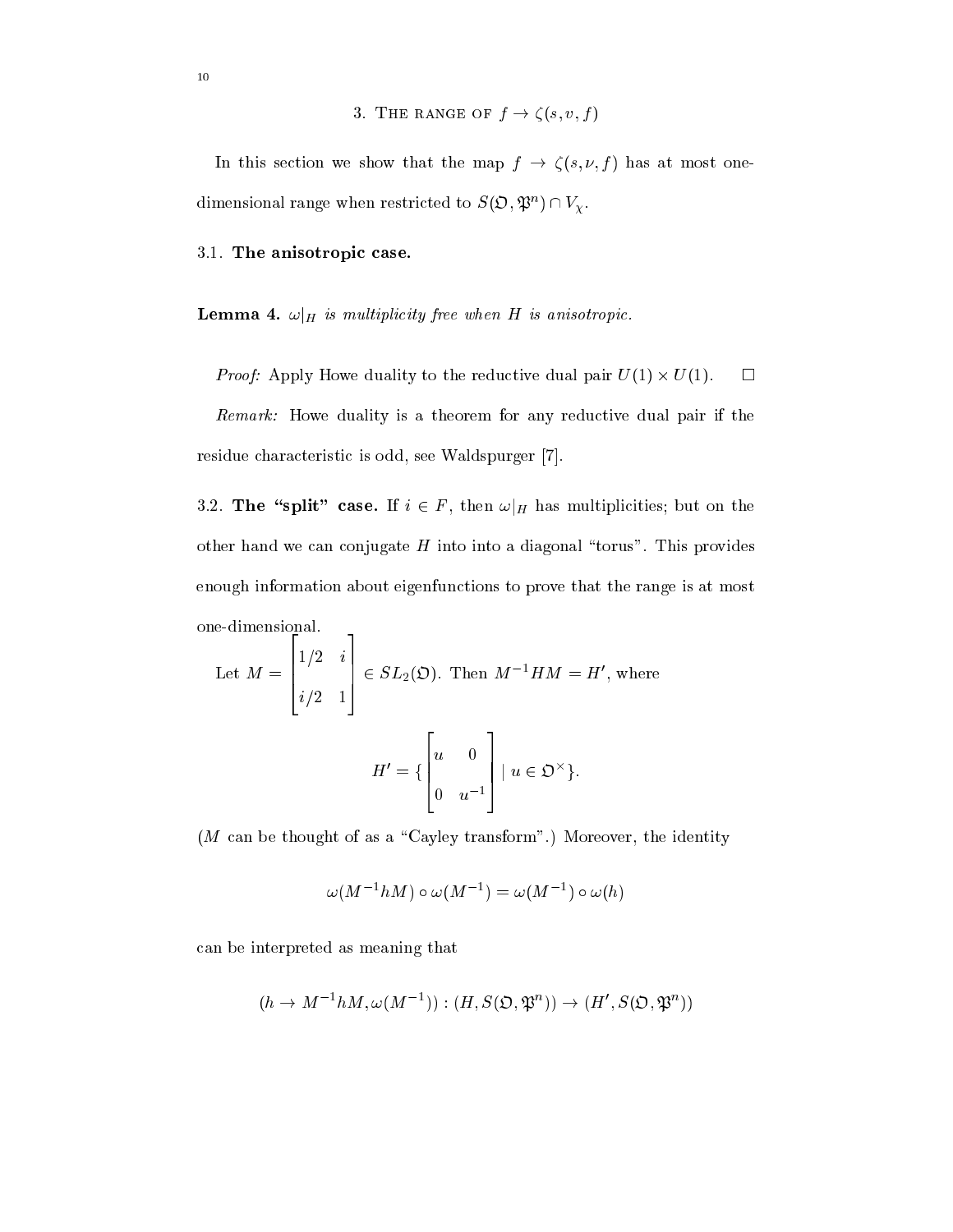is an intertwining operator. (Note that  $S(\mathcal{D}, \mathcal{D})$  is  $SL_2(\mathcal{D})$ -invariant!)

In order to translate the above decomposition back to the  $H$ -model, we write

$$
M = \begin{bmatrix} 1 & -i \\ 0 & 1 \end{bmatrix} \begin{bmatrix} 0 & 1 \\ -1 & 0 \end{bmatrix} \begin{bmatrix} 1 & i/2 \\ 0 & 1 \end{bmatrix} \begin{bmatrix} -i/2 & 0 \\ 0 & -2/i \end{bmatrix}.
$$

Thus, if  $f = \omega(M)g$ , then

(3) 
$$
f(x) = \psi_{-i}(x^2) \int_{\mathfrak{O}} \psi(2xy) \psi_{i/2}(y^2) g_{-i/2}(y) dy.
$$

The following lemma makes it easy to understand  $\omega|_{H'}$ :

Lemma 5.

$$
S(\mathfrak{O},\mathfrak{P}^n)\cong (\bigoplus_{k=0}^{n-1}S(\pi^k\mathfrak{O}^\times,\mathfrak{P}^n))\oplus S(\mathfrak{P}^n,\mathfrak{P}^n)
$$

as  $\bm{\pi}$  -modules. Moreover, each summand is isomorphic to the requiar representation of  $\Sigma$  /1 +  $\mathfrak{P}$  . (Abusing notation, we let  $1 + \mathfrak{P} = \mathfrak{D}$ )

Proof: Clear since

(4) 
$$
\omega(s_a)g = |a|^{1/2} \frac{\gamma(1)}{\gamma(a)} g_a. \quad \Box
$$

Corollary 2. If g is an H-eigenfunction, then so is  $g \times 1_{\Omega} \times$  and  $g \times 1_{\mathfrak{B}}$ .

Corollary 3. We can identify  $H$  with  $\mathcal{D}$ , and if  $\mathcal{D}$  is the conductor of  $\psi$ , then  $\omega$  factors as  $H \to H/(1 + \mathfrak{P}^n) \to GL(S(\mathfrak{O}, \mathfrak{P}^n))$  $\sim$ : In parti
ular, any character of  $\pi$  associated with tips must be trivial on  $1 + 2p$ .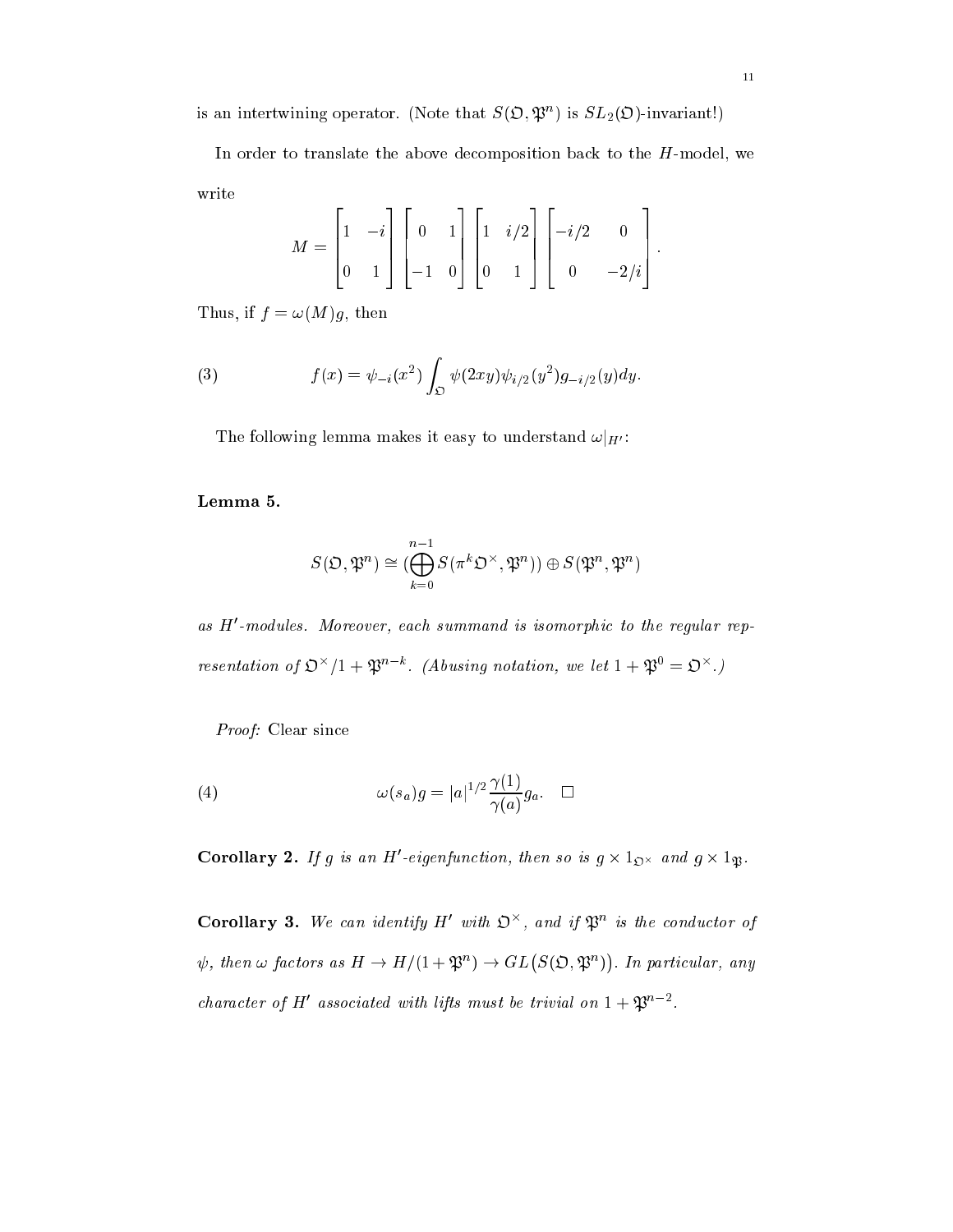For notational convenience we define a "zeta operator"  $Z_{\nu}$  by

$$
(Z_{\nu}(f))(s) = \zeta(s, \nu, f).
$$

 $-$  -------  $\blacksquare$  $Z_{\nu}(f) = 0.$ 

*Proof:* Lemma 23 in the appendix.  $\Box$ 

**Lemma 1.** If  $f \in V_{\chi} \cup L^{-1}$ ,  $0 \leq m \leq n$ , and the level of  $\chi$  is smaller than n, then  $Z_{\nu}(f) = 0$ .

*Proof:* Lemma 24 in the appendix.  $\Box$ 

3.3. Con
lusion. Putting the previous results together we have:

**Theorem 3.** The range of  $Z_V$  restricted to  $V_Y \cap S(\mathcal{Q}, \mathcal{P})$  is at most onedimensional.

Proof: The anisotropic case follows immediately from lemma 4. In the "split" case we argue as follows: If  $m \ge n$ , it is easy to see that  $\zeta(s, \nu, f)$ is constant; assume that  $m < n$ . Write f as  $f = f_{\text{lift}} + f_{\text{prim}}$ , where each term belongs to  $L, L^-$  respectively. If the level of  $\chi$  is smaller than  $n$ , then  $Z_{\nu}(f_{\rm prim}) = 0$  by lemma 7. We can thus induct on n; the only thing to check is the case when the level of  $\chi$  is n. In this case we must have  $f_{\text{lift}} = 0$ (corollary 3), and we can assume that  $g$  corresponding to  $f$  via equation 3 is supported on  $\mathcal D$  - by corollary 2 and lemma 25. Now, the  $H$  -action on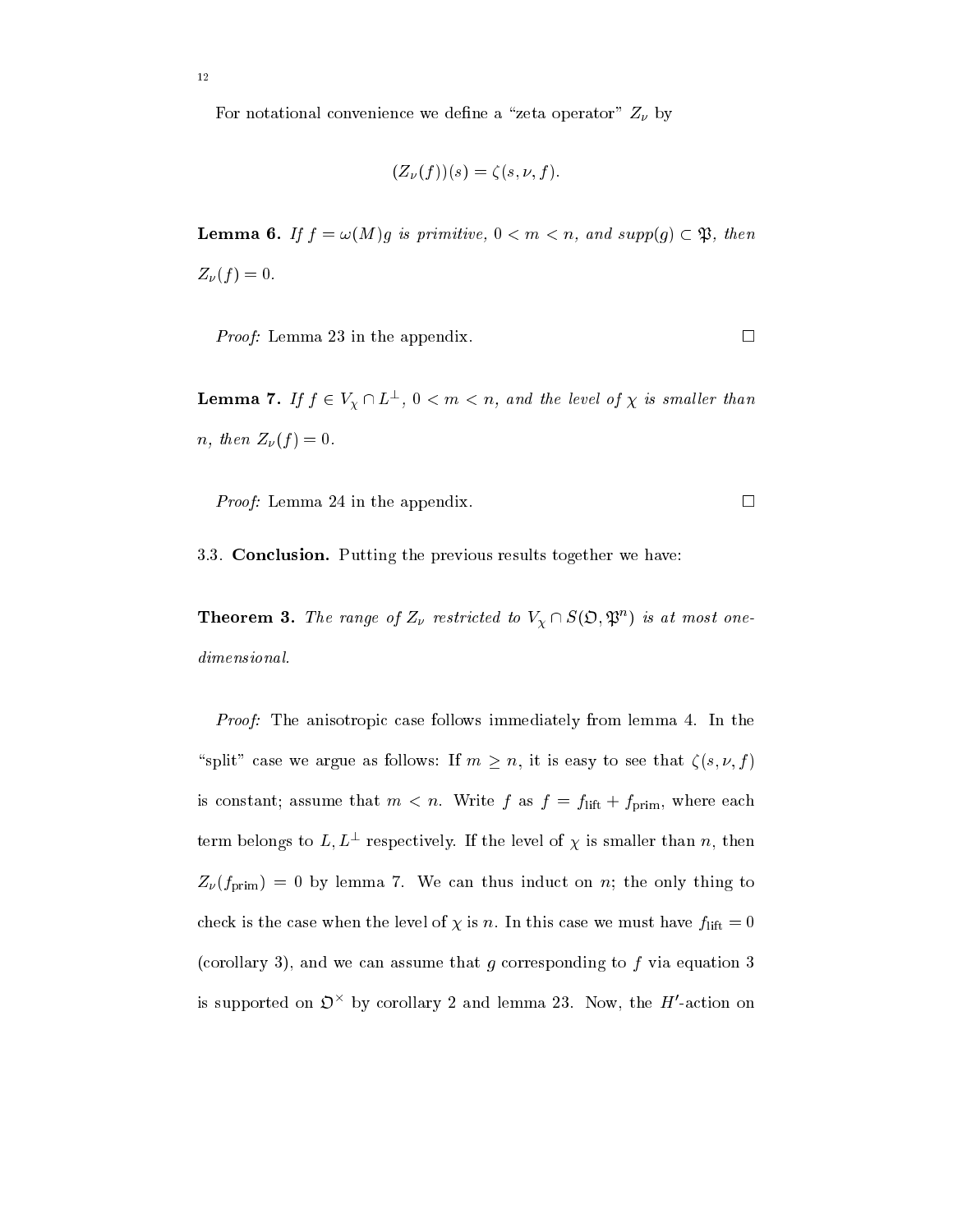$S(\mathcal{D}^+,\mathcal{D}^-)$  is just the regular representation (lemma 5), hence each character  $occurs$  with multiplicity one, so done.  $\square$ 

**Lemma 8.** There exists  $\cup$ -basis for  $V_{\gamma} \cap S(\mathcal{D}, \mathcal{D})$ , consisting by real-valued functions, such that at most one basis element has nonzero image under  $Z_{\nu}$ .

*Proof:* Use theorem 3 together with corollary 1.

#### 4. Properties of primitives

*Remark:* The case when  $\nu$  is trivial has a different flavor from the nontrivial case; in the former the zeta function will be a rational function of  $q$  , whereas in the latter it will be a polynomial.

4.1. The case  $\nu = 1$ .

Lemma 9. If f is primitive, then (s; f ) satises the LRH.

Proof: See lemma 21 in the appendix.

4.2. The case  $\nu \neq 1$ . It is easy to see that  $m \geq n$  (m being the level of  $\nu$ ) implies that the zeta fun
tion is onstant, so we will make the assumption that  $m < n$ .

**Lemma 10.** If  $f \in L$ , then all the zeroes of  $g(x, \nu, f)$  we on a vertical time.

*Proof:* By lemma 22 in the appendix we know that  $\zeta(s, \nu, f)$  is of the form  $A + Bq$ <sup>nm</sup> for some constants  $A, B$ .

Remark: In view of lemma 22 it is worth mentioning that  $|A/B|$  is known, so it possible to prove lemma 10 by a direct calculation as an alternative.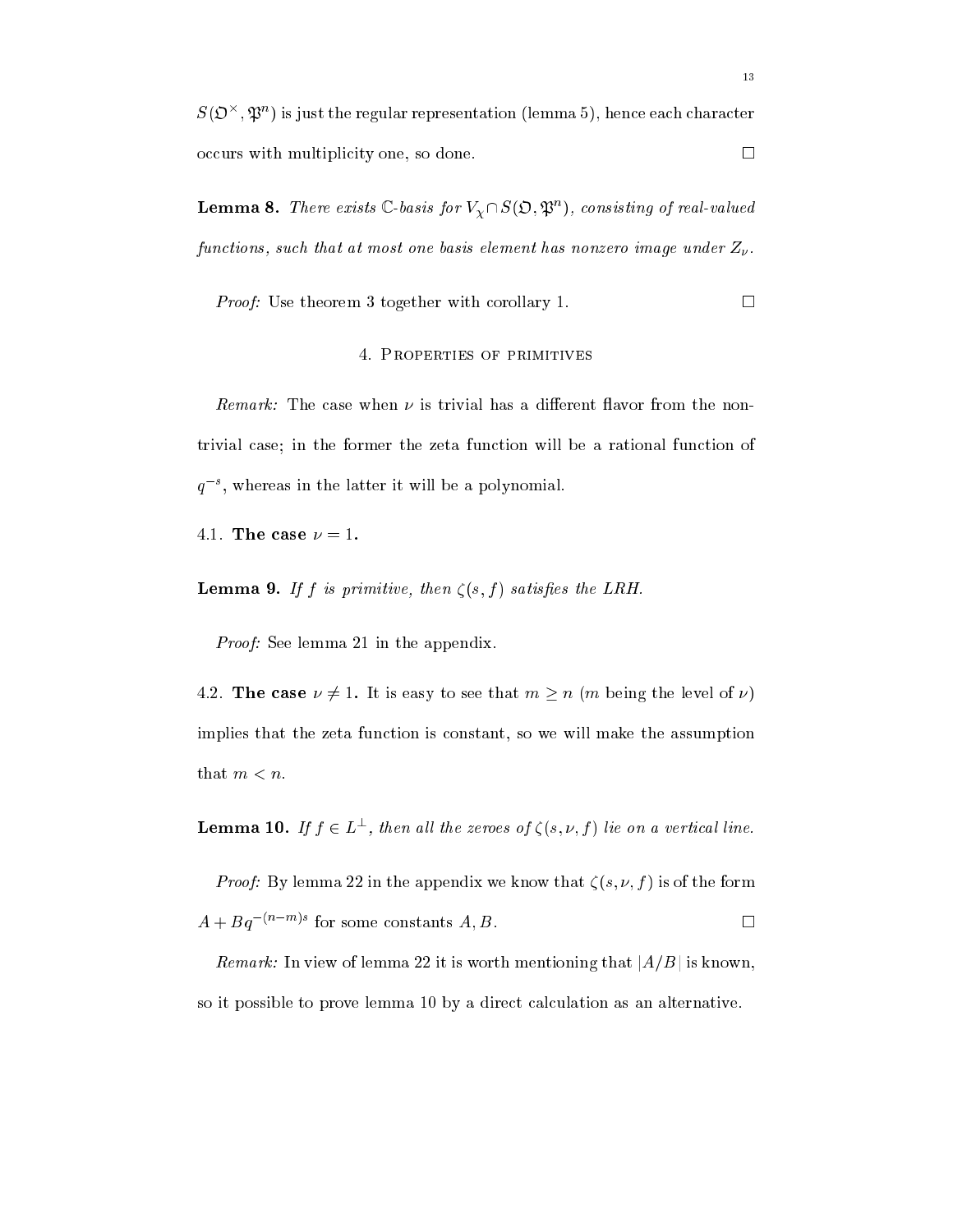**Lemma 11.** If  $f \in L$ , then  $\zeta(s, \nu, f)$  satisfies LRH.

*Proof:* By lemma 8 we can assume that  $f \sim \overline{f}$ , hence

$$
\zeta(1-s,\overline{\nu},f)=\overline{\zeta(1-\overline{s},\nu,\overline{f})}\sim\overline{\zeta(1-\overline{s},\nu,f)}.
$$

By the fun
tional equation we have

$$
\zeta(s,v,f) = c(s)\zeta(1-s,v^{-1},\hat{f}) = \lambda c(s)\zeta(1-s,\overline{\nu},f) \sim \lambda c(s)\overline{\zeta(1-\overline{s},\nu,f)}.
$$

Since  $c(s)$  is nowhere vanishing, we are done by lemma 10.

#### 4.3. Con
lusion.

Theorem 4. The lo
al Riemann hypothesis is true for nonar
himedean lo
al fields of odd residue characteristic.

*Proof:* Write  $f = f_{\text{lift}} + f_{\text{prim}}$ . If  $f_{\text{lift}}$  is nonzero, then the level of  $\chi$  is smaller than *n*, hence  $Z_{\nu}(f) = Z_{\nu}(f)$  by lemma 7, so done by induction. If f is a primitive, then we are done by lemma 11.  $\Box$ 

#### 5. THE COMPLEX CASE

Let  $\psi(z) = e^{-\frac{z}{2}}$  be an additive character on  $\zeta$ . As in section 3.2 we while conjugate  $H$  into a diagonal "torus"  $H$ , where the  $\omega$ -action is easier to understand. We will show that the LRH does not hold over  $\mathbb C$  by proving is that the dimension of the range of  $\mathbb{Z}^1$  is more than one-dimensional. (Linear ombinations of two independent fun
tions an be made to have zeroes anywhere.)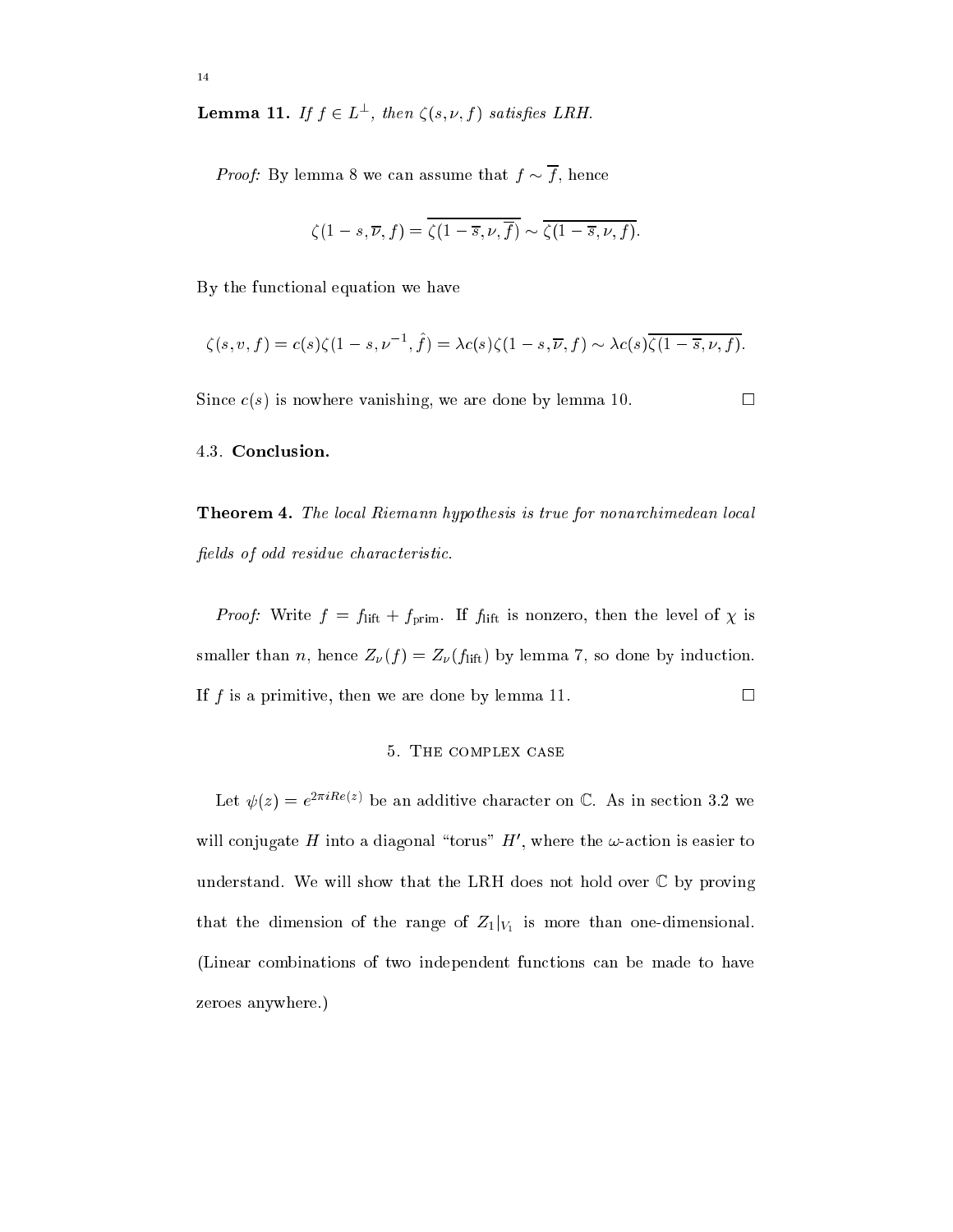$$
S_e(\mathbb{R}) = \{ h \in S(\mathbb{R}) \mid h(x) = h(-x) \},
$$

i.e., the space of even Schwartz functions.

 $\mathcal{D}$  and  $\mathcal{D}$  are the quadratic form, let  $\mathcal{D}$  and  $\mathcal{D}$  are the contribution of  $\mathcal{D}$ 

$$
k_q(r,R) = \int_0^{2\pi} \int_0^{2\pi} \psi(q(re^{2\pi i\theta}, Re^{2\pi i\phi})) d\theta d\phi.
$$

**Furthermore, let**  $\Lambda_q : \mathcal{S}(\mathbb{R}^+) \to \mathcal{S}(\mathbb{R}^+)$  **be defined by** 

(5) 
$$
(K_q(h))(r) = \int_0^\infty k_q(r, R) R h(R) dR.
$$

**Definition 8.** Let  $(Z_{\mathbb{R}}(h))$ . .  $\mathbf{S}$  =  $\mathbf{S}$  =  $\mathbf{S}$  =  $\mathbf{S}$  =  $\mathbf{S}$  =  $\mathbf{S}$  =  $\mathbf{S}$  =  $\mathbf{S}$  =  $\mathbf{S}$  =  $\mathbf{S}$  =  $\mathbf{S}$  =  $\mathbf{S}$  =  $\mathbf{S}$  =  $\mathbf{S}$  =  $\mathbf{S}$  =  $\mathbf{S}$  =  $\mathbf{S}$  =  $\mathbf{S}$  =  $\mathbf{S}$  =  $\mathbf{S}$  =  $\int_0^\infty x^{s-1}h(x)dx$ , i.e., the real Mellin transform of h.

Lemma 12.

$$
\{g \mid f = \omega(M)g \in V_1 \} = \{g \mid g(z) = h(|z|), \text{ where } h \in S_e(\mathbb{R}) \}.
$$

*Proof:* Use equation 4 and the fact that  $\gamma$  is constant on  $\cup$  $\Box$ 

$$
Z_1(V_1)=Z_{\mathbb R}\big(K_q(S_e({\mathbb R}))\big)\,,
$$

where  $q(z, w) = -iz - 1z^2 + 2zw + i/2w^2$ .

 $P = \{x_1, x_2, ..., x_n\}$  . The set of  $\{x_1, x_2, ..., x_n\}$ p 2h(j2zj), and <sup>h</sup> <sup>2</sup> Se(R). We have  $Z$   $Z$  $\cdot$   $\cdot$  $\overline{\phantom{a}}$ 

$$
\zeta(s,f)=\int_{\mathbb{C}}f(z)|z|^{s}d^{\times}z=\int_{0}^{\infty}\big(\int_{0}^{2\pi}f(re^{2\pi i\theta})d\theta\big)r^{s}\,dr.
$$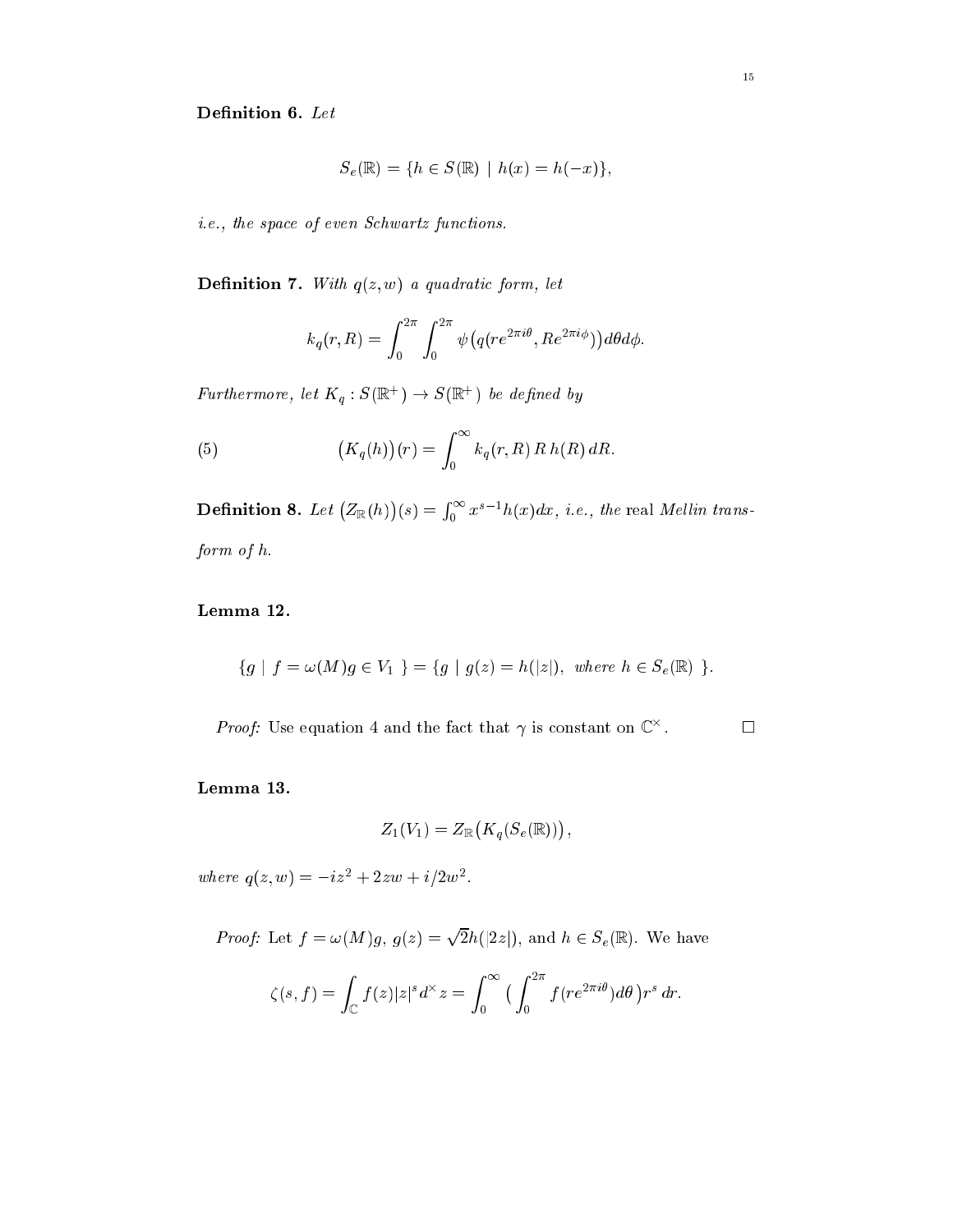The last factor in the Bruhat decomposition of M acts by sending  $g \rightarrow$  $|i/2|$  '  $g_{i/2}$ , nence

$$
f(z) = \int_{\mathbb{C}} \psi\big(q(z,w)\big)h(|w|)dw = \int_0^{\infty} \int_0^{2\pi} \psi\big(q(z, Re^{2\pi i\phi})\big) d\phi h(R)R\,dR.
$$

Hen
e it is enough to show that

$$
\int_0^{2\pi} \int_0^{\infty} \int_0^{2\pi} \psi(q(re^{2\pi i\theta}, Re^{2\pi i\phi})) d\phi h(R) R dR d\theta
$$
  
= 
$$
\int_0^{\infty} \int_0^{2\pi} \int_0^{2\pi} \psi(q(re^{2\pi i\theta}, Re^{2\pi i\phi})) d\phi d\theta h(R) R dR,
$$

but h is of rapid decay, so changing order of integration is justified.  $\Box$ 

 $\Gamma$  . The dimensions of the range of  $\Gamma$  and the range of  $\Gamma$  and  $\Gamma$ the same.

*Proof:* The real Mellin transform restricted to  $S_e(\mathbb{R})$  is invertible.

**Lemma 14.** Let  $q(z, w) = az + 6zw + cw$ . Then  $\mathbf{A}_q$  has one-annensional range only if  $b = 0$ .

We can assume that  $a = c = 1$  since a diagonal change of variables does not change the dimension of the range. (We might perturb  $b$ , but we will not change whether  $b = 0$  or not.)

It is an easy onsequen
e of the Riesz representation theorem that an integral operator of the form (5) has one-dimensional range only if  $k_q(r, R)$  =  $k_{q,1}(r)k_{q,2}(R)$ . (We need to be a little bit careful since  $k_q(r, R)R$  is unonsider the considered; and the considered; and the constant of the constant of the constant of the constant of the constant of the constant of the constant of the constant of the constant of the constant of the constant o  $\int_0^t k_q(r,R) \, R \, h(R) \, dR$  to get the product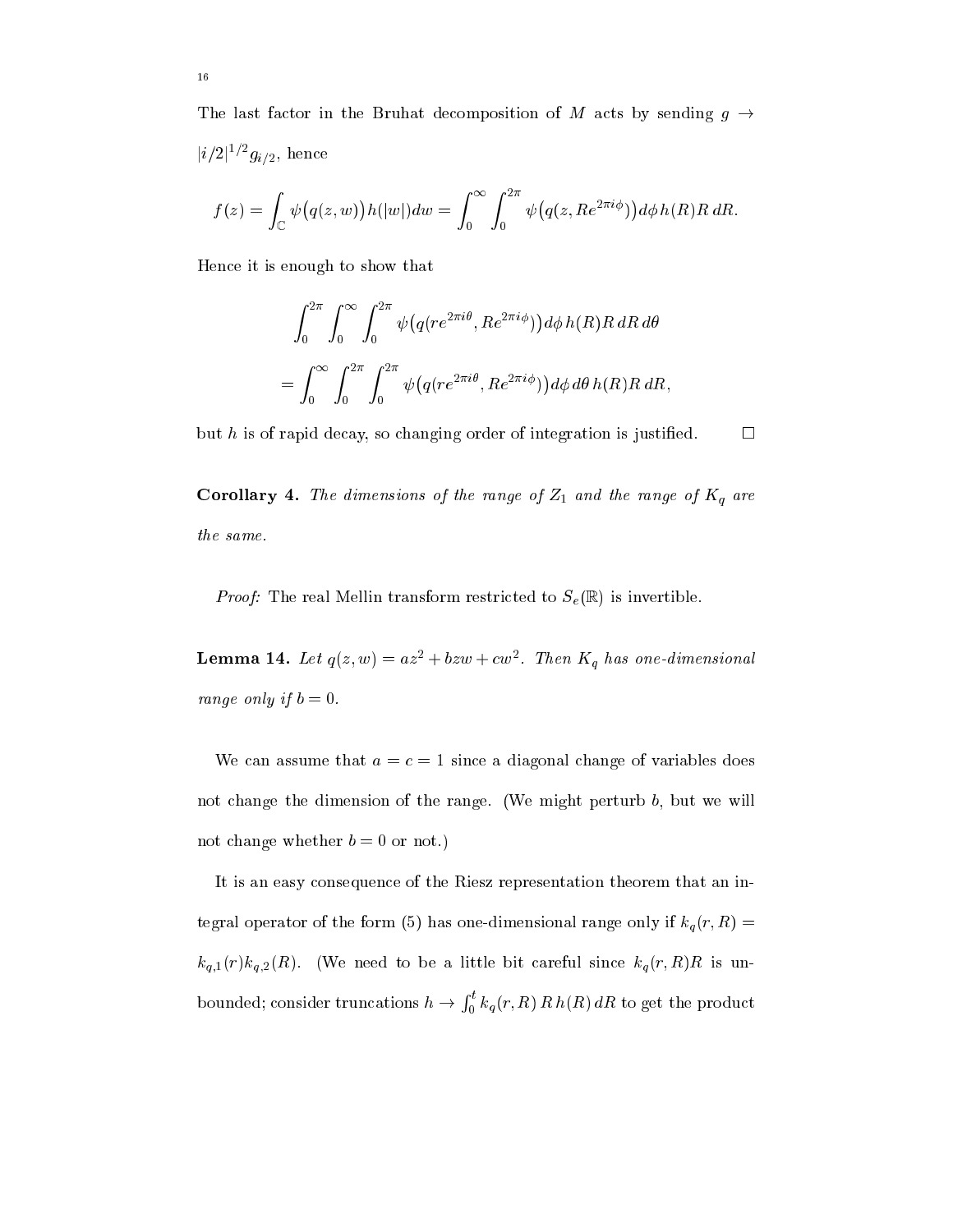representation for  $r \in [0, t]$ . Then let  $t \to \infty$ , and note that the product representation on any interval is unique if it exists. Also,  $S_{\ell}(\mathbb{R})$  is  $L$  -dense in  $C([0, t])$   $\forall t$ , so we do not have to worry about the "flatness" of h at zero.) Anyhow, by lemma 15 we know that  $k_q$  is not a product.

**Lemma 15.** Let  $q(z, w) = az + 6zw + cw$ , with  $a, b, c \neq 0$ . Then  $\kappa_q(r, R)$ can not be written as a product of two functions.

*Proof:* Again we may assume that  $a = c = 1$ . If  $k_q(r, R) = k_1(r)k_2(R)$ , then we must have

(6)

$$
0 = k_q(r, R)k_q(0, 0) - k_q(0, R)k_q(r, 0)
$$
  
=  $(2\pi)^2 \int_0^{2\pi} \int_0^{2\pi} e^{ir^2 \cos(2\theta) + iR^2 \cos(2\phi)} \left(e^{i|b|rR\cos(\theta + \phi + arg(b))} - 1\right) d\phi d\theta.$ 

However, when  $r, R$  are both small, the first factor is very close to 1, and the second factor has negative real part if  $b \neq 0$ , integrating it we see that  $(6)$  has negative real part for small r, R. (The argument can be made formal  $\Box$  overly considering Taylor expansions of e  $\Box$   $\Box$   $\Box$   $\Box$ 

Putting it all together we have:

 $\blacksquare$  . If  $\blacksquare$  . If  $\blacksquare$  the trivial, then the LRH does not the LRH does not the LRH does not the  $\blacksquare$ 

## 6. Appendix

Here we show that primitives satisfy the lo
al Riemann hypothesis. We will assume that  $0 < m < n$ , m being the level of  $\nu$ , and that  $\nu(\pi) = 1$ . (See lemma 2.)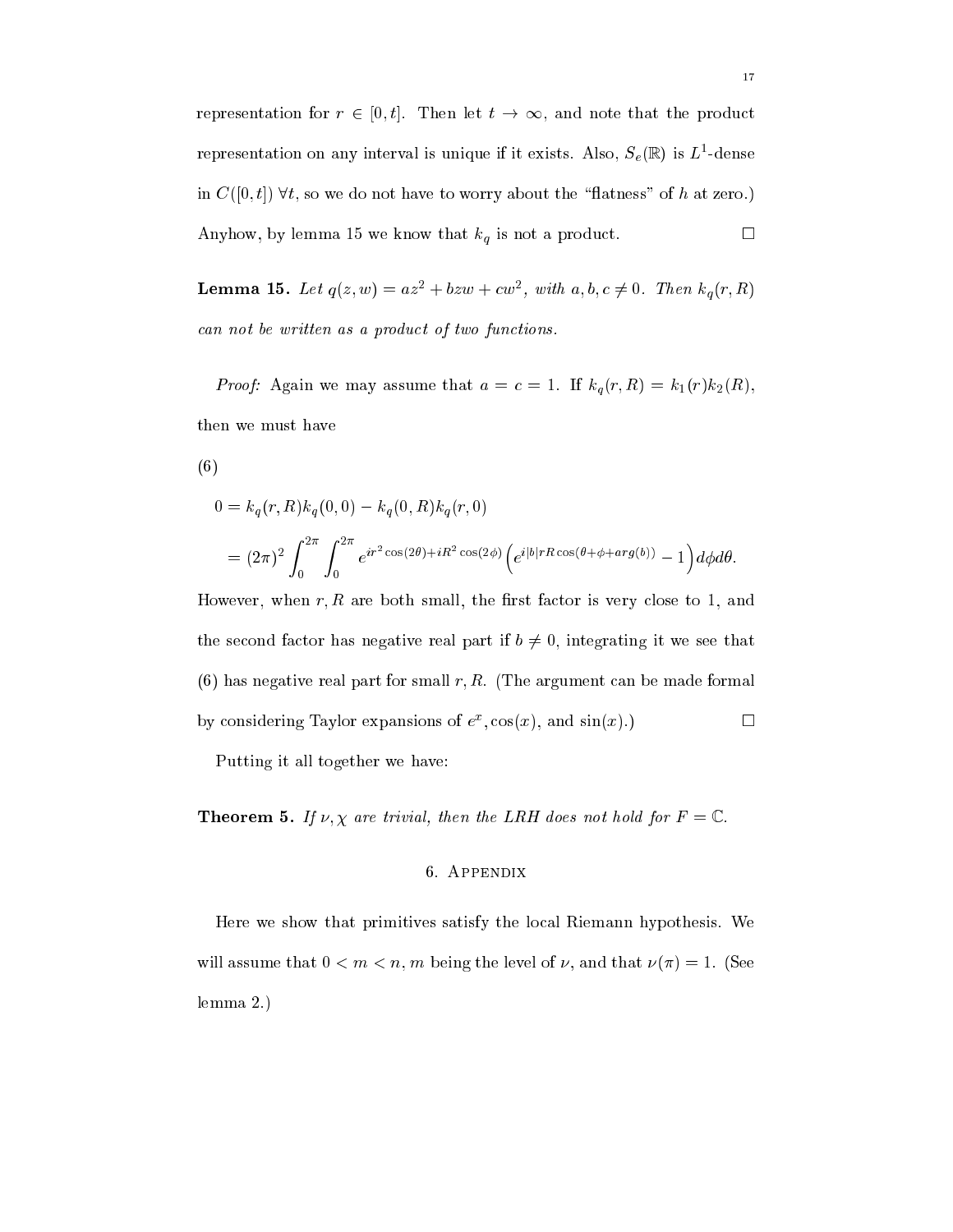<sup>18</sup>

$$
G(\psi,\nu)=\int_{\mathfrak{O}^\times}\nu(x)\psi(x)d^\times x
$$

be the integral form of a Gauss sum.

**Lemma 16.**  $G(\psi_u, \nu) = \nu(u^{-1})G(\psi, \nu)$  for  $u \in \mathcal{D}$ .

*Proof:* Change of variables. □

**Lemma 17.** Let  $\mathcal{P}$  be the conductor of an additive character  $\rho$ . Let  $m > 0$ be the level of v, where v is a character on  $\mathfrak{O}^{\times}$ . Then  $|G(\rho, \nu)| = \frac{q-1}{q-1}$  if  $k = m$ , and zero otherwise.

Proof: If  $k > m$ ,

$$
\int_{\mathfrak{O}^\times} \nu(x)\rho(x)d^\times x = \sum_{a\in\mathfrak{O}^\times/(1+\mathfrak{P}^m)} \nu(a) \int_{a(1+\mathfrak{P}^m)} \rho(x)d^\times x = 0
$$

since  $\int_{a+1}^{b} \rho(x)dx = 0$ , and  $d^x x = C dx$  on  $\mathfrak{O}^\times$ . The case  $k < m$  is handled similarly. If  $m = k$ , then

$$
|G(\nu,\rho)|^2 = \int_{\mathfrak{O}^\times} \int_{\mathfrak{O}^\times} \nu(xy^{-1})\rho(x-y)d^\times xd^\times y
$$
  

$$
= \int_{\mathfrak{O}^\times} \int_{\mathfrak{O}^\times} \nu(t)\rho(y(t-1))d^\times yd^\times t
$$
  

$$
= C \int_{\mathfrak{O}^\times} \nu(t) \int_{\mathfrak{O}} \rho_{t-1}(y)dy d^\times t - C \int_{\mathfrak{O}^\times} \int_{\mathfrak{P}} \nu(t)\rho(y(t-1))dy d^\times t
$$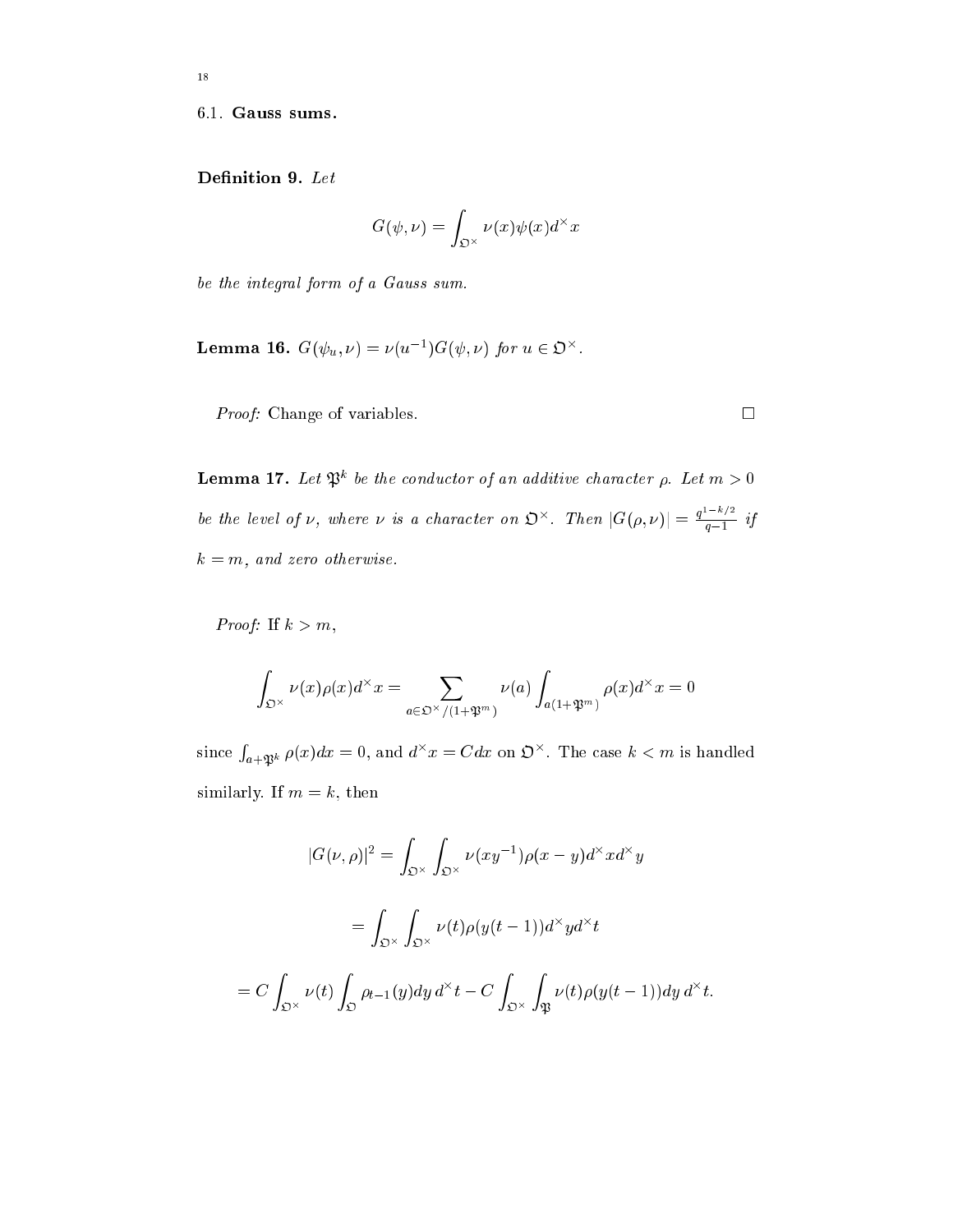Now, in the first integral, only  $t \in 1 + \mathcal{D}$  contributes and hence its absolute value equals

$$
C\mu^{\times}(1+\mathfrak{P}^k)\mu(\mathfrak{O})=\frac{q^{1-n/2}}{q-1}\frac{1}{(q-1)q^{k-1}}q^{n/2}.
$$

The second integral can be rewritten as

$$
\int_{\mathfrak{P}}\rho(-y)\int_{\mathfrak{O}^\times}v(t)\rho_y(t)d^\times t\,dy,
$$

and the inner integral vanishes by the first part of the lemma. Taking square roots we get

$$
|G(\rho, \nu)| = \frac{q^{1-k/2}}{q-1}.\quad \Box
$$

**Lemma 18.** If  $a \in \mathfrak{O}^\times$  and  $0 < k < n$ , then  $\int_{a+\mathfrak{B}^k} \psi(x^2) dx = 0$ .

Proof:

$$
\int_{a+\mathfrak{P}^k}\psi(x^2)dx=\sum_{a_i\in (a+\mathfrak{P}^k)/\mathfrak{P}^{n-1}}\int_{a_i+\mathfrak{P}^{n-1}}\psi(x^2).
$$

But

$$
\int_{a_i+\mathfrak{P}^{n-1}} \psi(x^2) = \psi(a_i^2) \int_{\mathfrak{P}^{n-1}} \psi(2a_i x + x^2) = \psi(a_i^2) \int_{\mathfrak{P}^{n-1}} \psi(2a_i x) = 0,
$$

since  $\psi_{2a_i}$  has conductor  $\psi^{\alpha}$ , and  $x \in \psi^{\alpha-1} \Rightarrow x^2 \in \psi^{\alpha}$  as  $n \geq 2$ .

Remark: This lemma does not hold for the even residue characteristic ase.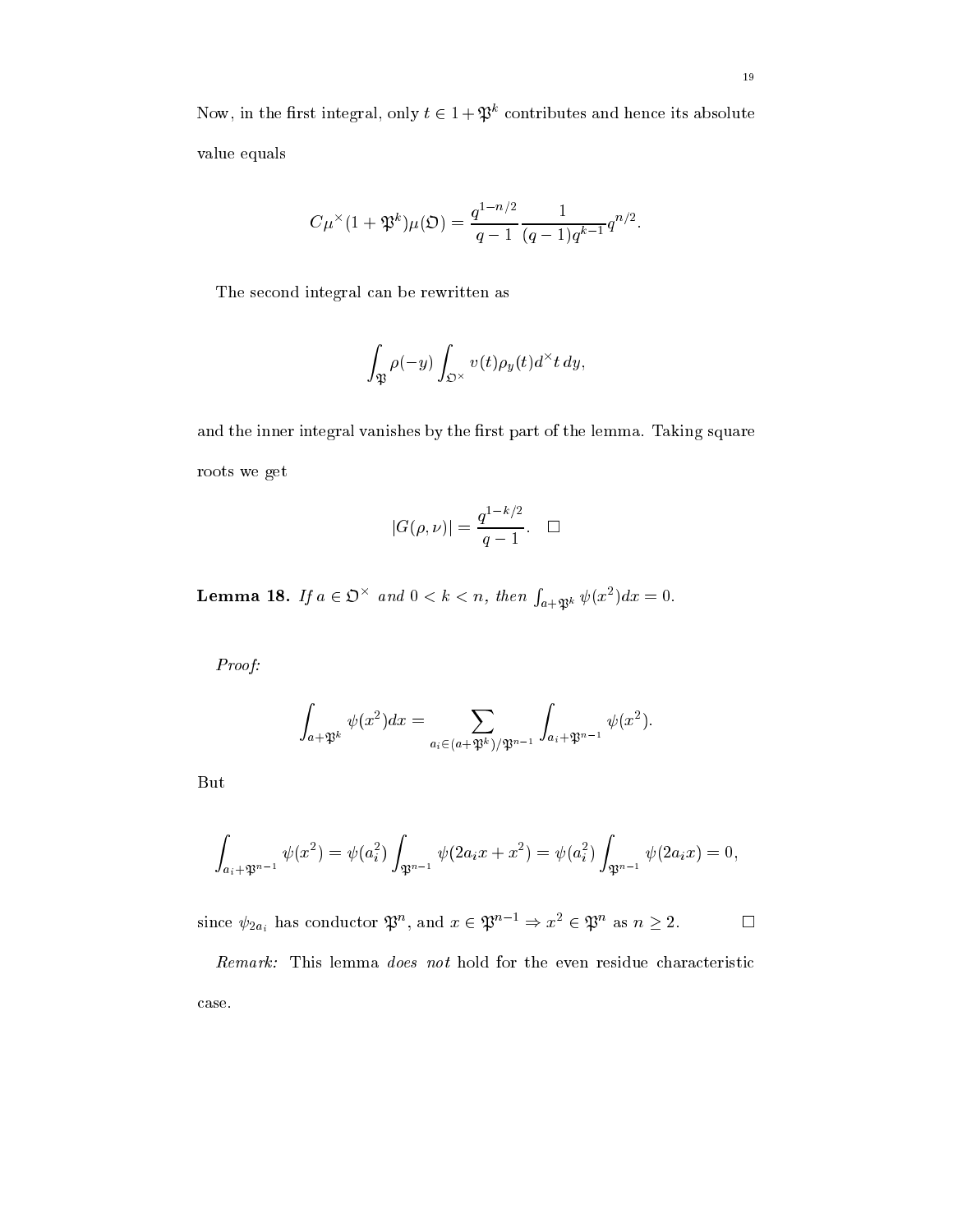6.2. Properties of primitives. Remarks: The lemmas of this section holds for both the "split" and the anisotropic case. It should also be noted that the crucial property of the primitives is that they are determined by their values on  $\mathcal{D}$  (see next lemma).

Lemma 19. If f is primitive and y <sup>2</sup> P , then

$$
\lambda f(y) = \int_{\mathfrak{O}^\times} \psi(2xy) f(x) dx.
$$

Proof: First we note that

$$
f \in L^{\perp} \Leftrightarrow \int_{a+P^{n-1}} f(x)dx = 0 \quad \forall a \in P.
$$

Now,

$$
\int_{\mathfrak{O}} \psi(2xy)f(x)dx = \int_{\mathfrak{O}^\times} f(x)\psi(2xy)dx + \sum_{a \in P/P^{n-1}} \int_{a+P^{n-1}} \psi(2xy)f(x)dx.
$$

Since  $\psi_{2y}$  is constant on cosets of P<sup>arra</sup>, we can use  $f \in L^-$  to conclude that all but the first terms in the sum vanish.  $\Box$ 

 $\sim$  5. f  $\sim$  6. f  $\sim$  6. f  $\sim$  6. f  $\sim$  6. f  $\sim$  6. f  $\sim$  6. f  $\sim$  6. f  $\sim$  6. f  $\sim$  6. f  $\sim$  6. f  $\sim$  6. f  $\sim$  6. f  $\sim$  6. f  $\sim$  6. f  $\sim$  6. f  $\sim$  6. f  $\sim$  6. f  $\sim$  6. f  $\sim$  6. f  $\sim$  6. f  $\sim$  6. f <sup>R</sup>  $\mathcal{L}$  (a)  $\mathcal{L}$  for  $\mathcal{L}$  for  $\mathcal{L}$  . The set of  $\mathcal{L}$  is the set of  $\mathcal{L}$ 

Lemma 20. If f is primitive, then

$$
\zeta(s,f) = Cf(0)(\lambda - q^{n/2 - 1 - (n-1)s} + C^{-1} \frac{q^{-ns}}{1 - q^{-s}}).
$$

Proof:

$$
\zeta(s,f) = \int_{\mathfrak{O}} f(x)|x|^s d^{\times} x = \sum_{k=0}^{n-1} q^{-ks} \int_{P^k - P^{k-1}} f(x) d^{\times} x + f(0) \int_{P^n} |x|^s d^{\times} x.
$$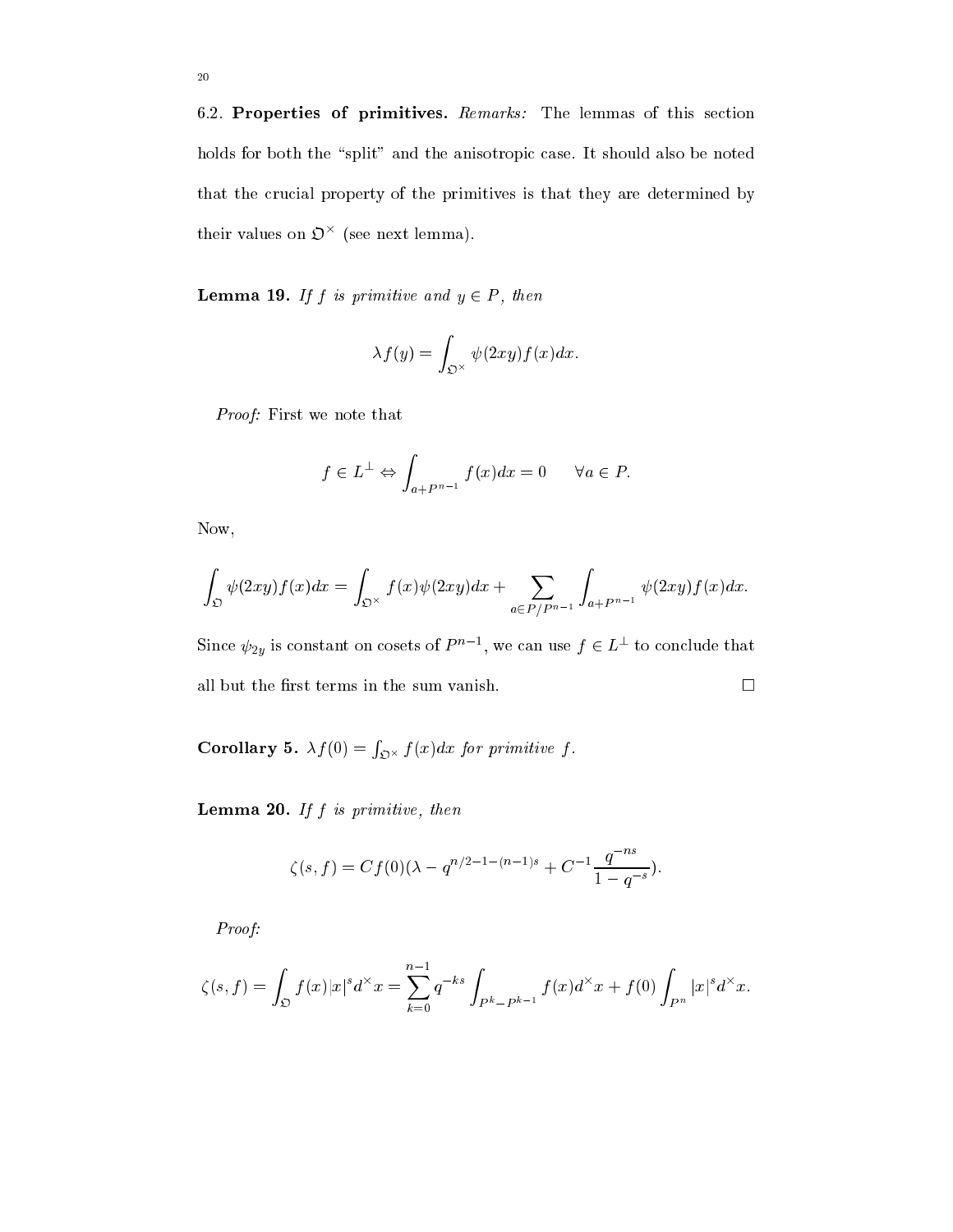Since  $f \in L$ , all terms except  $\kappa = 0, n - 1$  and the last one vanishes. The The second term is equal to  $CA/(0)$ . The second term equals  $-C/(0)q$ since  $\mu(F^-) = q^- =$  and

$$
\int_{P^{n-1}-P^n} f(x)d^{\times} x = Cq^{n-1} \int_{P^{n-1}-P^n} f(x)dx
$$
  
=  $Cq^{n-1} (\int_{P^{n-1}} - \int_{P^n}) = 0 - Cq^{n-1} \int_{P^n} f(x)dx = -f(0)Cq^{n-1} \mu(P^n).$ 

Finally, the third term equals  $f(0) \int_{P^n} |x|^s d^{\times} x = f(0) \frac{q^{-ns}}{1-q^{-s}}.$ 

Lemma 21. If f is primitive, then (s; f ) satises LRH.

*Proof:* Put  $x = q^{-s}$  and  $y = q^{1/2}x$ . Since  $C = \frac{q^{1/2}q^{1/2}}{q-1}$ , we see that  $\zeta(s, f)$ vanishes only if  $f(0) = 0$  or

$$
1 = |\lambda| = |C^{-1} \frac{q^{-ns}}{1 - q^{-s}} - q^{n/2 - 1 - (n-1)s}|
$$
  
= 
$$
\left| \frac{(q-1)q^{n/2 - 1}q^{-ns} - q^{n/2 - 1 - (n-1)s}(1 - q^{-s})}{1 - q^{-s}} \right|
$$
  
= 
$$
\left| \frac{q^{n/2}x^n - q^{n/2 - 1}x^n - (x^{n-1}q^{n/2 - 1} - x^n q^{n/2 - 1})}{1 - x} \right|
$$
  
= 
$$
\left| \frac{q^{n/2}x^n - x^{n-1}q^{n/2 - 1}}{1 - x} \right| = \left| \frac{y^{n-1}(y - q^{-1/2})}{1 - yq^{-1/2}} \right|.
$$

Now, both  $y \to \frac{y-q^{-2}}{1-ya^{-1/2}}$  and  $y \to y^{n-1}$  preserve the interior, boundary and exterior of the unit disc, and so does their product. Therefore  $|y|=1$ , which implies that  $Re(s) = 1/2$ .

Lemma 22. Let f be primitive, and let n > m > 0 be the level of . Then

$$
\zeta(s,\nu,f) = \int_{\mathfrak{O}^\times} f(x)\nu(x)d^\times x + \int_{\mathfrak{O}^\times} f(x)\nu(x^{-1})d^\times x \frac{G(\psi_{2\pi^{n-m}},\nu)}{\lambda C}q^{-(n-m)s}.
$$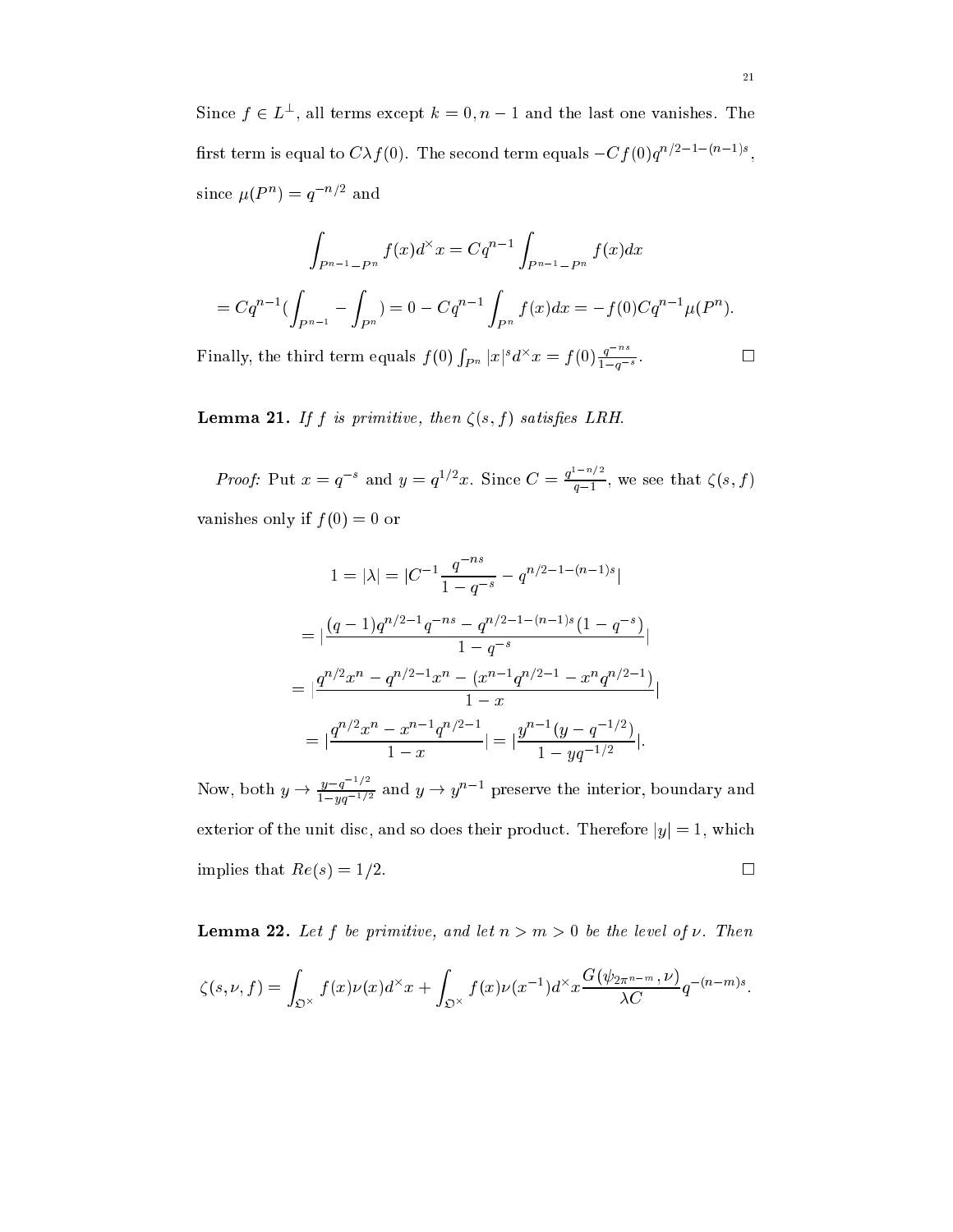Proof:

$$
\zeta(s,\nu,f)=\int_{\mathfrak{O}^\times}\nu(x)f(x)d^\times x+\sum_{k>0}q^{-ks}\int_{\mathfrak{O}^\times}f(\pi^k x)\nu(x)d^\times x.
$$

Since f is constant on P and  $\nu \neq 1$ , we see that the terms for which  $\kappa > n$ vanish. Furthermore,

$$
\lambda \int_{\mathfrak{O}^{\times}} f(\pi^k x) \nu(x) d^{\times} x = \int_{\mathfrak{O}^{\times}} \int_{\mathfrak{O}^{\times}} \nu(x) \psi(2\pi^k xy) f(y) dy d^{\times} x
$$
  
= 
$$
\int_{\mathfrak{O}^{\times}} G(\psi_{2\pi^k y}, \nu) f(y) dy = \int_{\mathfrak{O}^{\times}} \nu(y^{-1}) G(\psi_{2\pi^k}, \nu) f(y) dy.
$$

Lemma 17 gives that the only non-vanishing term is when  $n - k = m$ , i.e.,  $k = n - m$ . Thus

$$
\zeta(s,\nu,f) = \int_{\mathfrak{O}^{\times}} \nu(x)f(x)d^{\times}x + \frac{q^{-(n-m)s}}{\lambda} \int_{\mathfrak{O}^{\times}} \nu(y^{-1})f(y)G(\psi_{2\pi^{n-m}},\nu)dy
$$

$$
= \int_{\mathfrak{O}^{\times}} f(x)\nu(x)d^{\times}x + \int_{\mathfrak{O}^{\times}} f(x)\nu(x^{-1})d^{\times}x \frac{G(\psi_{2\pi^{n-m}},\nu)}{\lambda C}q^{-(n-m)s}. \quad \Box
$$

corollary formula resources, the primitive of the set of the set of the set of the set of the set of the set of

$$
\int_{\mathfrak{O}^\times} f(x) \nu(x) d^\times x = \int_{\mathfrak{O}^\times} f(x) \nu(x^{-1}) d^\times x = 0,
$$

then  $Z_{\nu}(f) = 0$ .

6.3. Properties of primitives, "split" case.

 $-$  -------  $-$  . If  $\alpha$  is primitive. If g is supported on P and  $0 < m < n$ , then  $Z_{\nu}(f) = 0$ .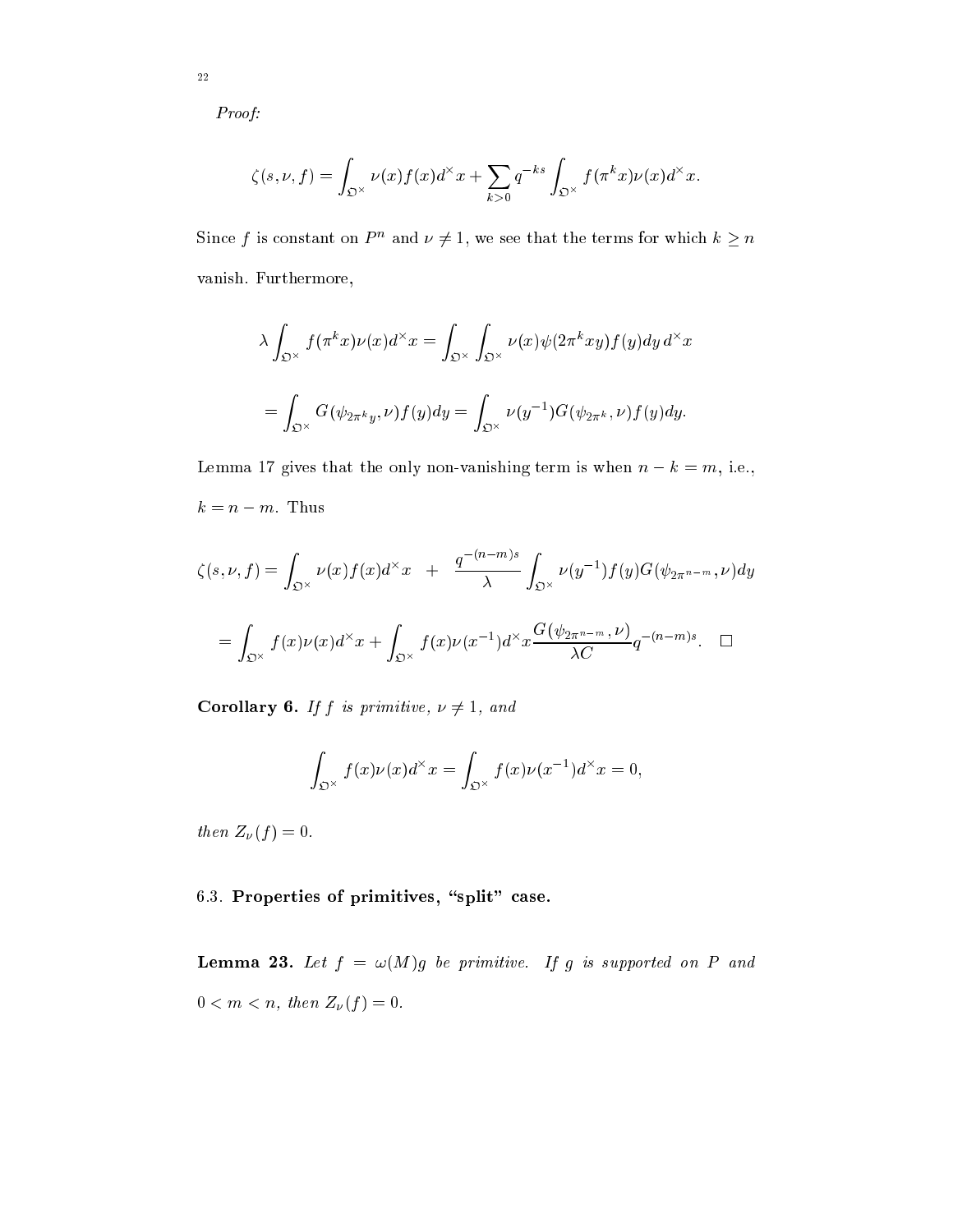Proof:

$$
f(x) = \psi_{i/2}(x^2) \int_P \psi(2xy) \psi_{-i}(y^2) g_{-i/2}(y) dy
$$

and therefore

$$
\int_{\mathfrak{O}^\times} f(x)\nu(x)d^\times x = \int_{\mathfrak{O}^\times} \int_P \psi_{i/2}(x^2)\psi(2xy)\psi_{-i}(y^2)g_{-i/2}(y)\nu(x)dy\,dx.
$$

Now,

$$
\int_{\mathfrak{O}^{\times}} \nu(x) \psi_{i/2}(x^2) \psi(2xy) dx = \int_{\mathfrak{O}^{\times}} \nu(x) \psi_{i/2} \big( (x+2y/i)^2 - (2y/i)^2 \big) dx,
$$

and

$$
\int_{\mathfrak{O}^{\times}} \nu(x)\psi_{i/2}\big((x+2y/i)^2\big)dx = \sum_{a \in \mathfrak{O}^{\times}/(1+P^{n-1})} \nu(a) \int_{a+2y/i+P^{n-1}} \psi_{i/2}(x^2)dx.
$$

But  $\int_{a+2y/i+P^{n-1}} \psi_{i/2}(x^2) dx = 0$  by lemma 18  $(2y/i \in P)$ . The same holds for  $\overline{\nu}$ , so we are done by corollary 6.

**Lemma 24.** If  $f \in V_Y \sqcup L^-, 0 \leq m \leq n$ , and the level of  $\chi$  is smaller than n, then  $Z_{\nu}(f) = 0$ .

*Proof:* By lemma 25 and corollary 2 we can assume that  $supp(q) \subset \mathcal{D}$ . As in the previous lemma, it is enough to show that  $\int_{\Omega^\times} f(x) \nu(x) d^\times x = 0$ . we have  $g_{-i/2}(x) = \gamma(x)\chi(x)$  by equation 3. Now,  $\gamma(a\,b) = \gamma(b)$  and hence  $\gamma$  is constant of cosets of squares, i.e., it is constant on  $(1+P)$ -cosets. Thus  $g_{-i/2}$  will be constant on cosets of  $1 + P$  and  $n$  hence

$$
f(x) = \psi_{i/2}(x^2) \int_{\mathfrak{O}^\times} \psi(2xy) \psi_{-i}(y^2) g_{-i/2}(y) dy
$$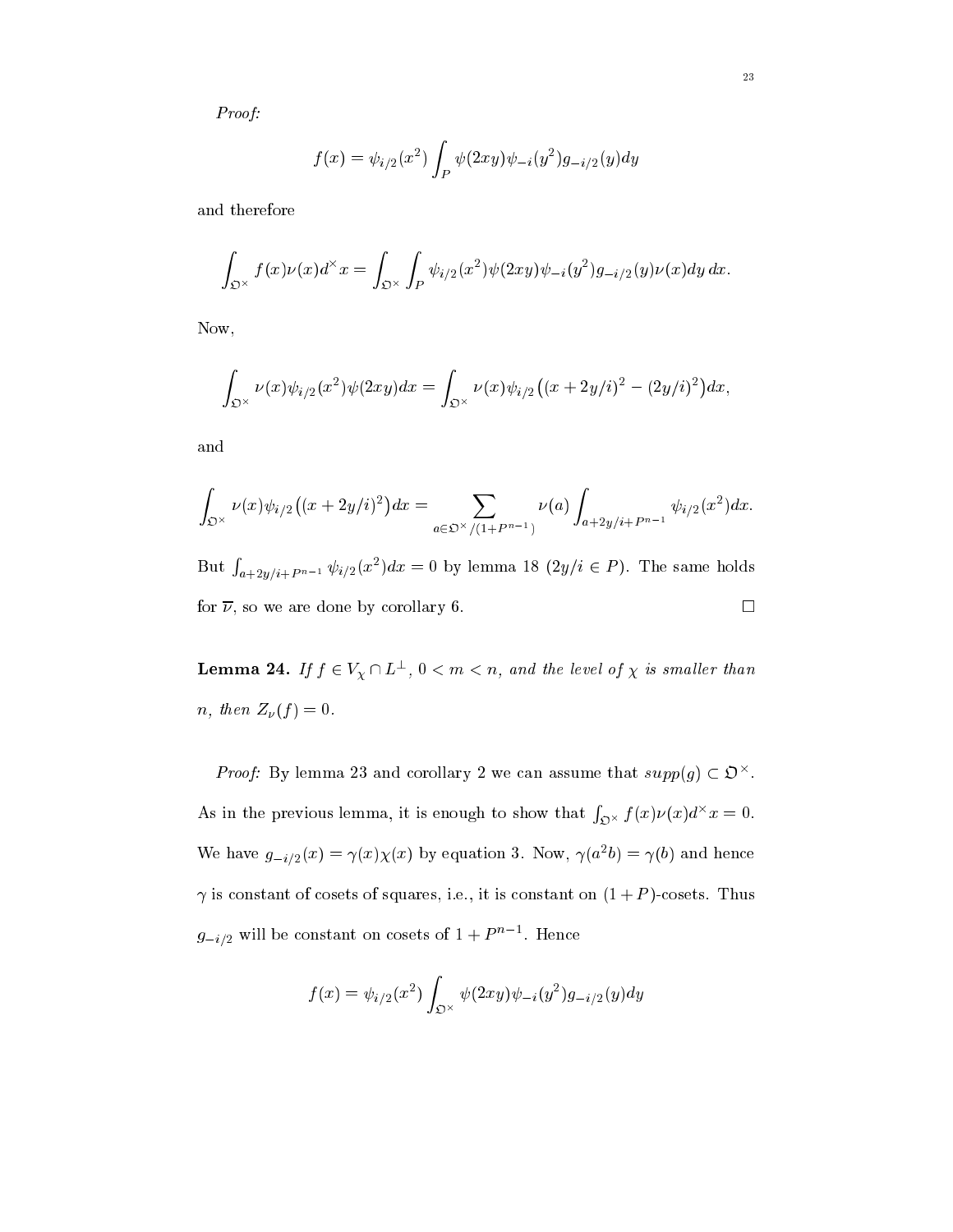$$
= \psi_{i/2}(x^2)\psi_{-i}(-(ix)^2)\sum_{a\in\mathfrak{O}^{\times}/1+P^{n-1}}g_{-i/2}(a)\int_{a+P^{n-1}}\psi_{-i}((y+ix)^2)dy.
$$

By lemma 18, we see that the only non-vanishing integrals come from  $a \in$  $(-ix + P)/(1 + P^{\alpha-1})$ , and will be of the form

$$
\int_{b-ix+P^{n-1}} \psi_{-i}((y+ix)^2) dy = \int_{b+P^{n-1}} \psi_{-i}(z^2) dz,
$$

where  $v \in P/P$   $\rightarrow$ , the point being that those terms do not depend on x. Thus  $f$  will be a linear combination of terms of the form

$$
\psi_{i/2}(x^2)g_{-i/2}(b-ix)\psi_{-i}(x^2),
$$

where  $b \in P/P$  . Therefore it is enough to show that

$$
\int_{\mathfrak{O}^\times} \psi((i/2-i)x^2)g_{-i/2}(b-ix)\nu(x)d^\times x = 0 \,\forall\, b \in P/P^{n-1}
$$

Again, we break up the integral lift cosets of  $1+r$  n as since  $g_{-i/2}(v-ix)\nu(x)$ is constant on  $1 + P$   $\degree$  -cosets. We can now apply lemma 18 since  $i/2 - i =$  $-i/2 \in \mathcal{D}$ .

#### **REFERENCES**

- [1] D. Bump, Automorphic Forms and Representations, Cambridge University Press (to appear).
- [2] D. Bump, K.K.S. Choi, P. Kurlberg, J. Vaaler A Local Riemann Hypothesis, I, to appear
- [3] D. Bump and E. K.-S. Ng, On Riemann's Zeta function, *Math. Zeitschrift* 192 (1986).
- [4] H. Kloosterman, The behavior of general theta functions under the modular group and the characters of binary modular congruence groups, I and II, Ann. of Math. (2) 47 (1946).  $317–375$ , and  $376–447$ .
- [5] T. Kubota, Automorphic Forms and Reciprocity in a Number Field, Kyoto University and the Kiyokuniya Book Store (1969).